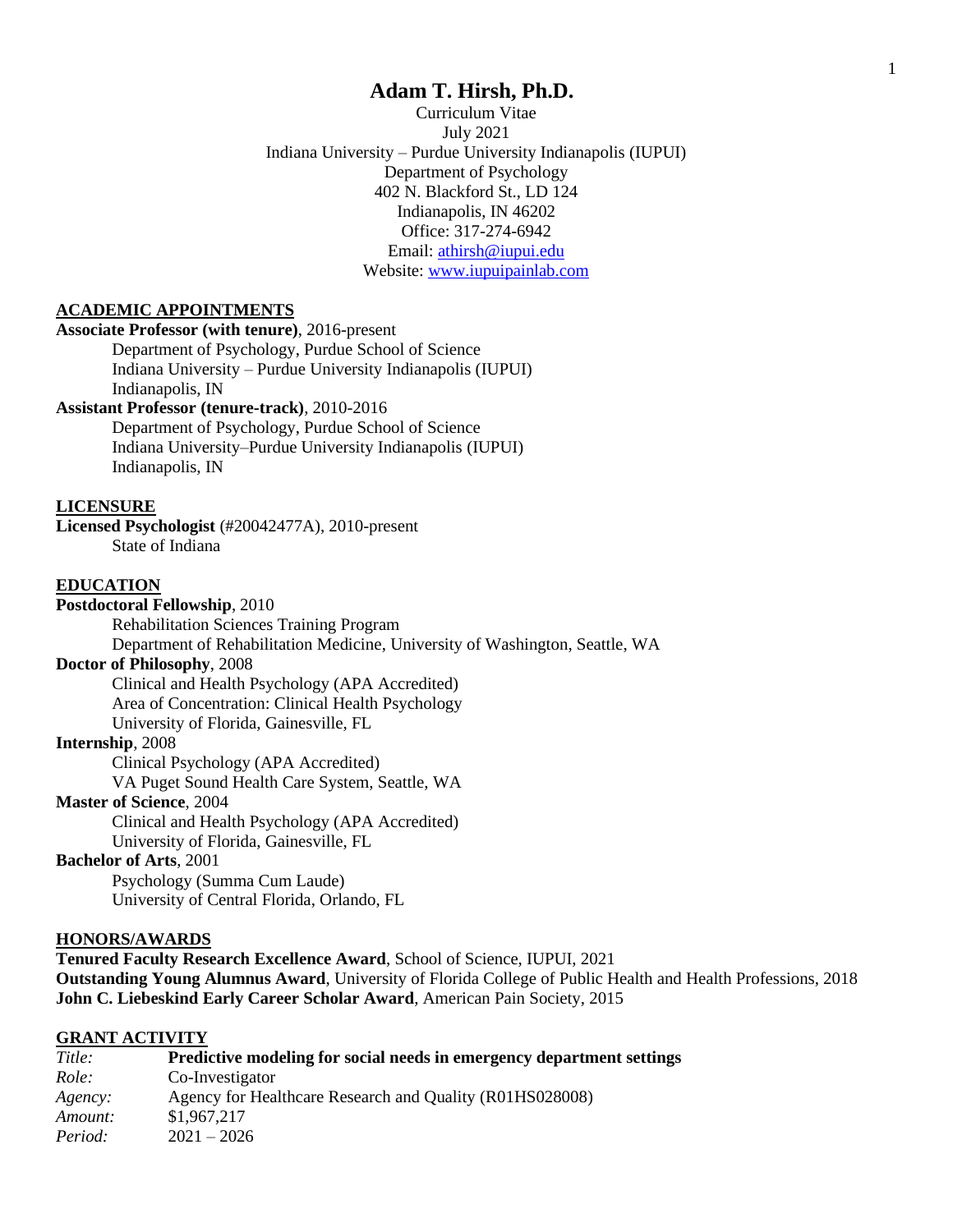| Title:  | Erosive Tooth Wear perception among network dentists and patients, and experience among<br>network patients                                             |
|---------|---------------------------------------------------------------------------------------------------------------------------------------------------------|
| Role:   | Co-Investigator                                                                                                                                         |
| Agency: | National Institute of Dental & Craniofacial Research, National Institutes of Health (UG3DE030087)                                                       |
| Amount: | \$282,510                                                                                                                                               |
| Period: | $2021 - 2022$                                                                                                                                           |
| Title:  | Developing an intervention to improve the delivery of targeted health messages about HIV<br>prevention to Black Americans                               |
| Role:   | Primary Mentor (mentee: Veronica Derricks)                                                                                                              |
| Agency: | Indiana Clinical and Translational Sciences Institute (KL2 Program, UL1TR002529)                                                                        |
| Amount: | \$174,029                                                                                                                                               |
| Period: | $2021 - 2023$                                                                                                                                           |
| Title:  | Empowering Black patients with chronic pain to effectively engage in treatment decision-making                                                          |
| Role:   | Principal Investigator                                                                                                                                  |
| Agency: | <b>OVCR Research Support Grant Funds (RSFG)</b>                                                                                                         |
| Amount: | \$34,850                                                                                                                                                |
| Period: | $2021 - 2022$                                                                                                                                           |
| Title:  | <b>Enhanced Mentoring Program with Opportunities for Ways to Excel in Research (EMPOWER)</b>                                                            |
| Role:   | Principal Investigator / Mentor (mentee: Veronica Derricks)                                                                                             |
| Agency: | <b>IUPUI</b> Office of the Vice Chancellor for Research                                                                                                 |
| Amount: | \$2,000                                                                                                                                                 |
| Period: | $2021 - 2022$                                                                                                                                           |
| Title:  | "Their pain is not our pain": Unravelling how caregiver attention to pain and perspective taking<br>contribute to racial disparities in child pain care |
| Role:   | Co-Investigator                                                                                                                                         |
| Agency: | Research Foundation - Flanders (FWO)                                                                                                                    |
| Amount: | €533,786                                                                                                                                                |
| Period: | $2021 - 2024$                                                                                                                                           |
| Title:  | GET PrEPD: Goal Elicitation, Treatment Prioritization, & Electronically-Practiced Discussion                                                            |
| Role:   | Principal Investigator                                                                                                                                  |
| Agency: | Racial Justice Research Fund of Indiana (AID2396)                                                                                                       |
| Amount: | \$15,776                                                                                                                                                |
| Period: | 2020-2021                                                                                                                                               |
| Title:  | <b>Impact of Race-Related Injustice Appraisals on Morbidity in Youth with Sickle Cell Disease</b>                                                       |
| Role:   | Co-Investigator                                                                                                                                         |
| Agency: | Racial Justice Research Fund of Indiana                                                                                                                 |
| Amount: | \$14,943                                                                                                                                                |
| Period: | 2020-2021                                                                                                                                               |
| Title:  | Examination of mechanisms contributing to impact of insomnia on chronic pain risk and outcomes<br>in pediatric patients                                 |
| Role:   | Co-Investigator                                                                                                                                         |
| Agency: | Indiana Clinical and Translational Sciences Institute (UL1TR002529)                                                                                     |
| Amount: | \$11,366                                                                                                                                                |
| Period: | 2020-2022                                                                                                                                               |
| Title:  | Exploring pain management decision making among anesthesia providers                                                                                    |

2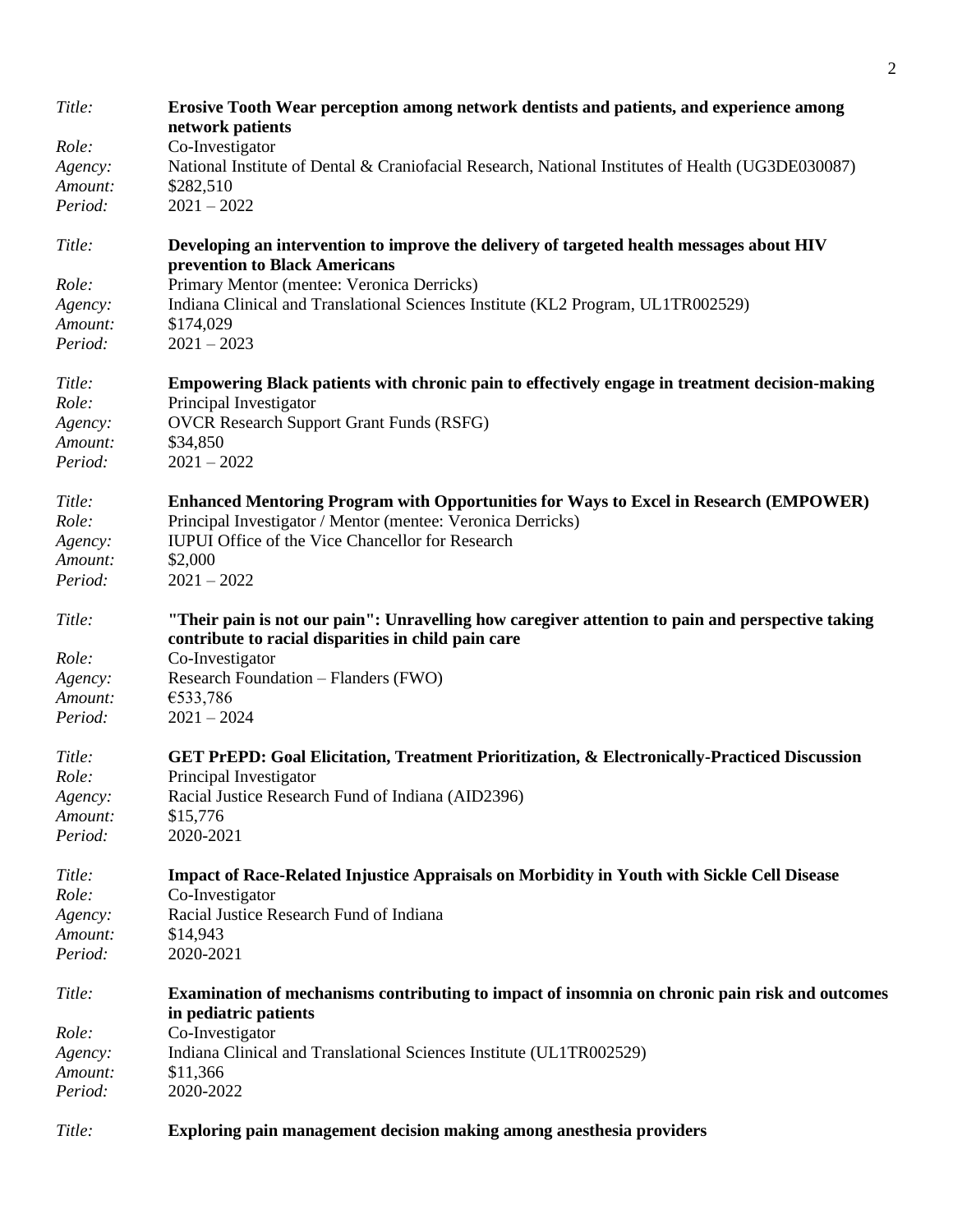|         |                                                                                                                                                                             | 3 |
|---------|-----------------------------------------------------------------------------------------------------------------------------------------------------------------------------|---|
| Role:   | Co-Investigator / Mentor                                                                                                                                                    |   |
| Agency: | The University of Alabama at Birmingham (UAB)                                                                                                                               |   |
| Amount: | \$8,100                                                                                                                                                                     |   |
| Period: | 2020-2021                                                                                                                                                                   |   |
| Title:  | Unravelling how perspective-taking and associated verbal and non-verbal caregiver behaviours<br>contribute to racial disparities in child pain care                         |   |
| Role:   | Co-Investigator                                                                                                                                                             |   |
| Agency: | Bijzonder Onderzoeksfonds (BOF) – Special Research Fund of the Flemish Government                                                                                           |   |
| Amount: | €200,000                                                                                                                                                                    |   |
| Period: | 2019-2023                                                                                                                                                                   |   |
| Title:  | Acceptance and Commitment Therapy for fatigue interference in metastatic breast cancer                                                                                      |   |
| Role:   | Co-Investigator                                                                                                                                                             |   |
| Agency: | National Cancer Institute, National Institutes of Health (R01CA230542)                                                                                                      |   |
| Amount: | \$1,707,498                                                                                                                                                                 |   |
| Period: | 2019-2023                                                                                                                                                                   |   |
| Title:  | Examining the effects of contextually-imposed cognitive load on providers' chronic pain treatment<br>decisions for racially and socioeconomically diverse patients          |   |
| Role:   | Primary Sponsor (student PI: Anastas)                                                                                                                                       |   |
| Agency: | National Institute on Minority Health and Health Disparities, National Institutes of Health                                                                                 |   |
|         | (F31MD014058)                                                                                                                                                               |   |
| Amount: | \$86,866                                                                                                                                                                    |   |
| Period: | 2019-2021                                                                                                                                                                   |   |
| Title:  | GET PrEPD for Psychiatry: Goal elicitation, treatment prioritization, & electronically-practiced<br>discussion for psychiatric care                                         |   |
| Role:   | Principal Investigator (Co-PI: Salyers)                                                                                                                                     |   |
| Agency: | National Institute of Mental Health, National Institutes of Health (R34MH118314)                                                                                            |   |
| Amount: | \$696,275                                                                                                                                                                   |   |
| Period: | 2018-2021                                                                                                                                                                   |   |
| Title:  | Communication and activation in pain to enhance relationships and treat pain with equity<br>(COOPERATE)                                                                     |   |
| Role:   | Co-Investigator                                                                                                                                                             |   |
| Agency: | VA Health Services Research and Development (IIR17-032)                                                                                                                     |   |
| Amount: | \$1,100,000                                                                                                                                                                 |   |
| Period: | 2018-2022                                                                                                                                                                   |   |
| Title:  | Virtual perspective-taking to reduce race and SES disparities in pain care                                                                                                  |   |
| Role:   | Principal Investigator                                                                                                                                                      |   |
| Agency: | National Institute on Minority Health and Health Disparities, National Institutes of Health<br>(3R01MD008931-05S1; administrative supplement to parent project R01MD008931) |   |
| Amount: | \$100,000                                                                                                                                                                   |   |
| Period: | 2018-2020                                                                                                                                                                   |   |
| Title:  | Virtual perspective-taking to reduce race and SES disparities in pain care                                                                                                  |   |
| Role:   | Principal Investigator                                                                                                                                                      |   |
| Agency: | National Institute on Minority Health and Health Disparities, National Institutes of Health<br>(R01MD008931)                                                                |   |
| Amount: | \$1,839,221                                                                                                                                                                 |   |
| Period: | 2014-2020                                                                                                                                                                   |   |
|         |                                                                                                                                                                             |   |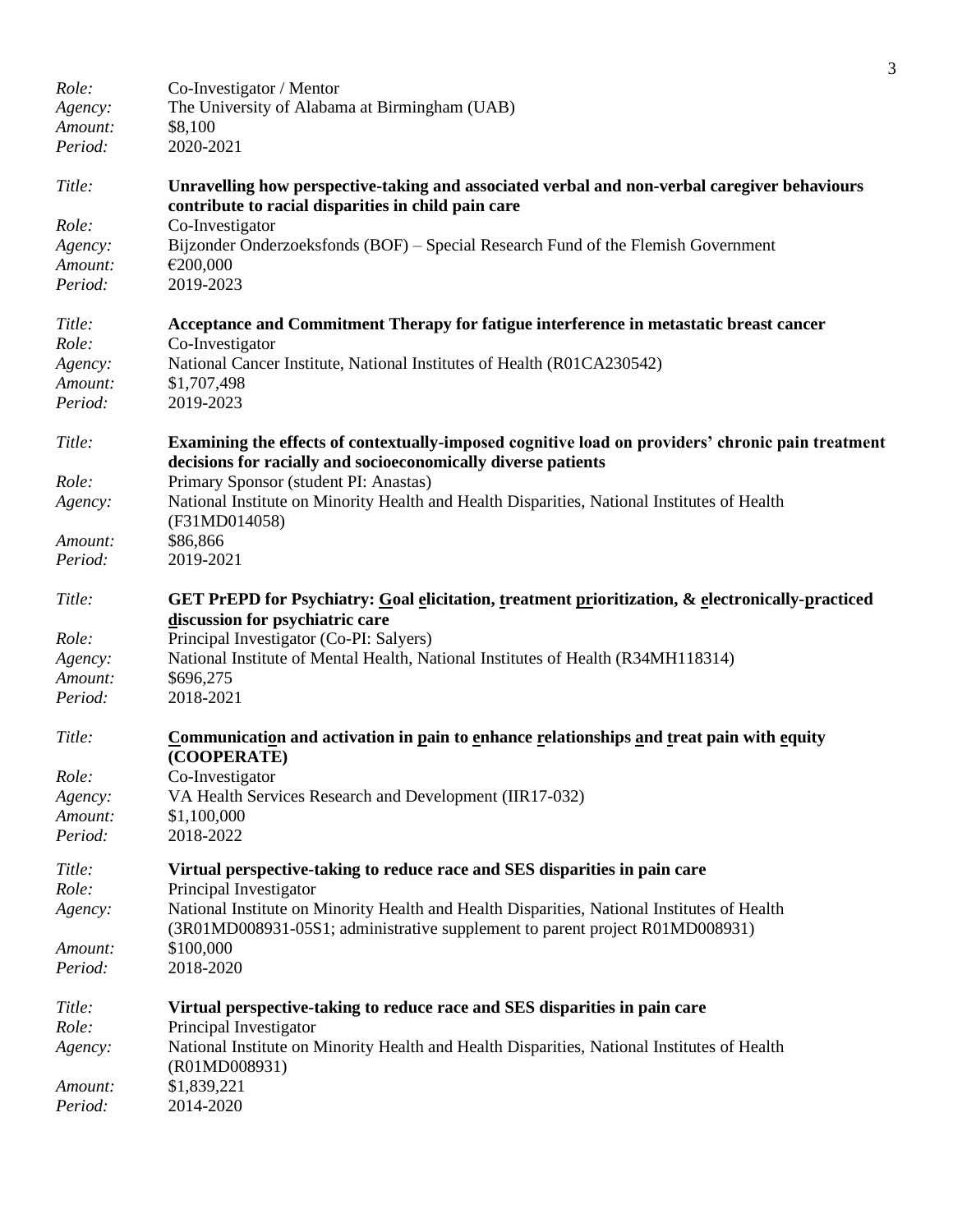| Title:  | Acceptance and Commitment Therapy for symptom interference in metastatic breast cancer<br>patients                                                                           |
|---------|------------------------------------------------------------------------------------------------------------------------------------------------------------------------------|
| Role:   | Co-Investigator                                                                                                                                                              |
| Agency: | <b>Walther Cancer Foundation</b>                                                                                                                                             |
| Amount: | \$150,000                                                                                                                                                                    |
| Period: | 2016-2019                                                                                                                                                                    |
| Title:  | Bringing pediatric pain management into the $21st$ century: Using learning health systems to engage<br>patients and families in individualized pain assessment and treatment |
| Role:   | Principal Investigator                                                                                                                                                       |
| Agency: | Purdue Research Foundation (International Travel Grant)                                                                                                                      |
| Amount: | \$830                                                                                                                                                                        |
| Period: | 2019                                                                                                                                                                         |
| Title:  | Development of a website tool for the evaluation of Erosive Tooth Wear perception among dentists<br>and patients                                                             |
| Role:   | Co-Investigator                                                                                                                                                              |
| Agency: | GlaxoSmithKline (GSK Investigator-Sponsored Studies Programme)                                                                                                               |
| Amount: | \$250,834                                                                                                                                                                    |
| Period: | 2017-2019                                                                                                                                                                    |
| Title:  | On the pains of social standing: Understanding the role of patient social status on nurses' pain<br>assessment and management practices                                      |
| Role:   | Consultant                                                                                                                                                                   |
| Agency: | Fundação para a Ciência e Tecnologia (FCT-Portugal) (PTDC/MHC-PSC/2041/2014)                                                                                                 |
| Amount: | €145,704                                                                                                                                                                     |
| Period: | 2016-2019                                                                                                                                                                    |
| Title:  | Race differences in the land of Lake Wobegon                                                                                                                                 |
| Role:   | Principal Investigator                                                                                                                                                       |
| Agency: | Purdue Research Foundation (International Travel Grant)                                                                                                                      |
| Amount: | \$1,115                                                                                                                                                                      |
| Period: | 2016                                                                                                                                                                         |
| Title:  | Symptom priorities of African-American chronic pain patients in primary care settings                                                                                        |
| Role:   | Co-Investigator                                                                                                                                                              |
| Agency: | <b>IUPUI</b> Department of Psychology                                                                                                                                        |
| Amount: | \$10,000                                                                                                                                                                     |
| Period: | 2015-2016                                                                                                                                                                    |
| Title:  | Examining the influence of Hispanic ethnicity and ethnic bias on providers' pain decisions                                                                                   |
| Role:   | Primary Sponsor (student PI: Hollingshead)                                                                                                                                   |
| Agency: | American Psychological Association, Division 38 (Graduate Student Research Grant)                                                                                            |
| Amount: | \$1,500                                                                                                                                                                      |
| Period: | 2015-2016                                                                                                                                                                    |
| Title:  | Perceptions of symptom importance and interference in metastatic breast cancer patients:<br><b>Preparation for intervention development</b>                                  |
| Role:   | Co-Investigator                                                                                                                                                              |
| Agency: | <b>Walther Cancer Foundation</b>                                                                                                                                             |
| Amount: | \$50,000                                                                                                                                                                     |
| Period: | 2015-2016                                                                                                                                                                    |
| Title:  | The influence of patient race, provider bias, and contextual ambiguity on opioid treatment<br>decisions                                                                      |
| Role:   | Principal Investigator                                                                                                                                                       |

4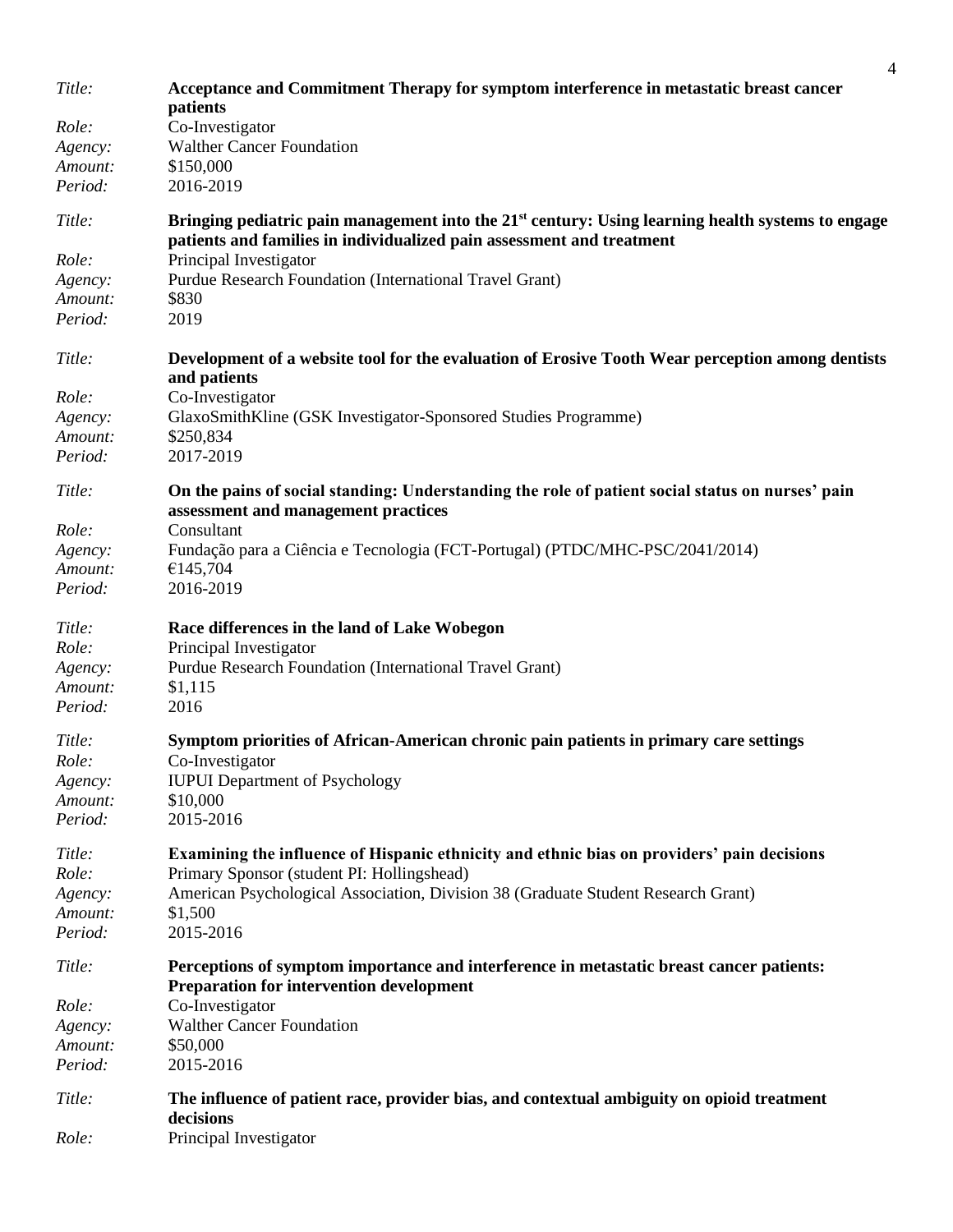| Agency:<br>Amount:<br>Period: | American Pain Society (Future Leaders in Pain Research Grant)<br>\$20,000<br>2013-2014                                                 |
|-------------------------------|----------------------------------------------------------------------------------------------------------------------------------------|
| Title:                        | The influence of patient race, provider racial bias, and clinical ambiguity on opioid treatment<br>decisions                           |
| Role:                         | Principal Investigator                                                                                                                 |
| Agency:                       | <b>Purdue Research Foundation</b>                                                                                                      |
| Amount:                       | \$10,000                                                                                                                               |
| Period:                       | 2013                                                                                                                                   |
| Title:                        | Pain treatment decisions: Influence of sex, race, and age                                                                              |
| Role:                         | Co-Investigator                                                                                                                        |
| Agency:                       | National Institute of Dental and Craniofacial Research, National Institutes of Health (R01DE013208)                                    |
| Amount:                       | \$1,046,327                                                                                                                            |
| Period:                       | 2009-2012                                                                                                                              |
| Title:                        | Provider decision-making for the management of comorbid chronic pain and depression: A novel<br>Virtual Human technology investigation |
| Role:                         | Principal Investigator                                                                                                                 |
| Agency:                       | Indiana University (Collaborative Research Grant)                                                                                      |
| Amount:                       | \$51,675                                                                                                                               |
| Period:                       | 2011-2012                                                                                                                              |
| Title:                        | Influence of patient sex, race, and disability diagnosis on provider decision-making for pain                                          |
| Role:                         | Principal Investigator                                                                                                                 |
| Agency:                       | Indiana University – Purdue University Indianapolis                                                                                    |
| Amount:<br>Period:            | \$10,000<br>2011-2012                                                                                                                  |
|                               |                                                                                                                                        |
| Title:                        | Enhancement of clinical health psychology professions via training in non self-report methods of<br>data collection                    |
| Role:                         | Co-Investigator                                                                                                                        |
| Agency:                       | U.S. Department of Health and Human Services, Health Resources and Services Administration<br>(D76HP20905)                             |
| Amount:<br>Period:            | \$56,003<br>2010-2011                                                                                                                  |
|                               |                                                                                                                                        |
| Title:                        | Research training in medical rehabilitation                                                                                            |
| Role:                         | <b>Postdoctoral Fellow</b>                                                                                                             |
| Agency:                       | National Center for Medical Rehabilitation Research, National Institutes of Health (T32HD007424)                                       |
| Amount:<br>Period:            | Annual stipend, travel and support expenses<br>2008-2010                                                                               |
|                               |                                                                                                                                        |
| Title:                        | Pain treatment decisions: Influence of sex, race, and age                                                                              |
| Role:                         | Consultant                                                                                                                             |
| Agency:                       | National Institute of Dental and Craniofacial Research, National Institutes of Health (R56DE013208)                                    |
| Amount:<br>Period:            | \$323,454<br>2008-2009                                                                                                                 |
|                               |                                                                                                                                        |
| Title:                        | Pain assessment and clinical decision making                                                                                           |
| Role:                         | Principal Investigator                                                                                                                 |
| Agency:                       | National Institute of Neurological Disorders and Stroke, National Institutes of Health (F31NS049675)                                   |
| Amount:<br>Period:            | \$85,992<br>2004-2007                                                                                                                  |
|                               |                                                                                                                                        |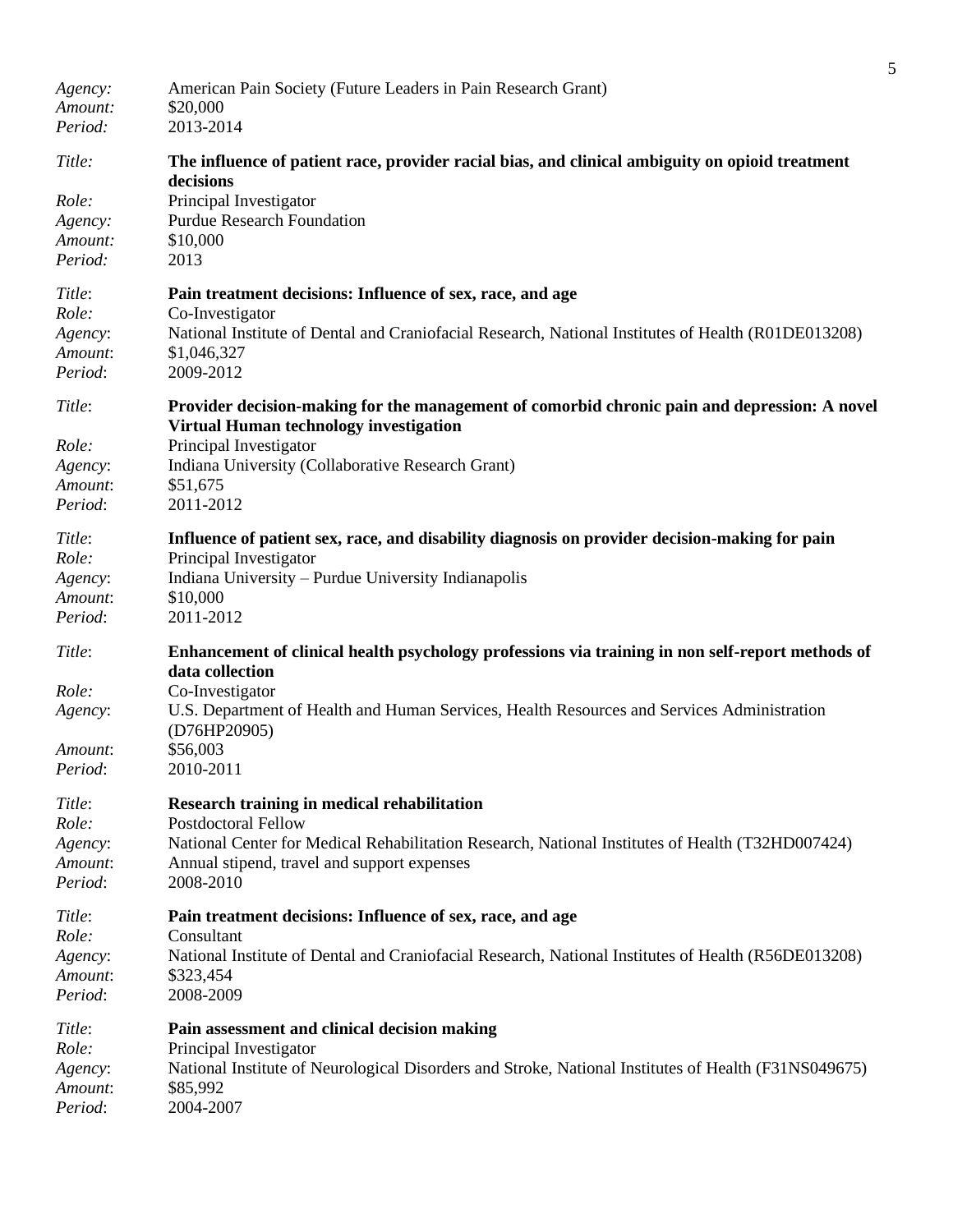#### **PEER-REVIEWED PUBLICATIONS** (\* indicates student/mentee)

- \*Procento, P.M., Rand, K.L., Stewart, J.C., & Hirsh, A.T. (in press). Pain catastrophizing mediates and moderates the link between acute pain and working memory. *The Journal of Pain*.
- \*Hollingshead, N.A., Vrany, E., Hsueh, L., Stewart, J.C., & **Hirsh A.T.** (in press). Language use and generation status are associated with chronic pain differences in Mexican Americans. *Journal of Immigrant and Minority Health*.
- Hsueh, L., **Hirsh, A.T.**, Zapolski, T., de Groot, M., Mather, K.J., & Stewart, J.C. (in press). Influence of patient immigrant status on physician trainee diabetes treatment decisions: A virtual patient experimental study. *Journal of Behavioral Medicine.*
- Polanka, B.M., Kundu, S., So-Armah, K.A., Freiberg, M.S., Gupta, S.K., Zapolski, T.C.B., **Hirsh, A.T.**, Bedimo, R.J., Budoff, M.J., Butt, A.A., Chang, C.H., Gottlieb, S.S., Marconi, V.C., Womack, J.A., & Stewart, J.C. (in press). Insomnia symptoms and biomarkers of monocyte activation, systemic inflammation, and coagulation in HIV: Veterans Aging Cohort Study. *PLOS ONE.*
- \*Miller, M.M., Rumble, D.D., **Hirsh, A.T.**, Vervoort, T., Crosby, L.E., Madan-Swain, A., Lebensburger, J., Hood, A.M., & Trost, Z. (in press). Pain-related injustice appraisals in youth with sickle cell disease: A preliminary investigation. *Pain Medicine.*
- Shanahan, M.L., Fischer, I.C., **Hirsh, A.T.**, Stewart, J.C., & Rand, K.L. (in press). Hope, optimism, and clinical pain: A meta-analysis. *Annals of Behavioral Medicine.*
- Daenen, F., McParland, J., Baert, F., \*Miller, M.M., **Hirsh, A.T.**, & Vervoort, T. (in press). Child pain-related injustice appraisals mediate the relationship between just-world beliefs and pain-related functioning. *European Journal of Pain.*
- Baert, F., McParland, J., \*Miller, M.M., **Hirsh, A.T.**, Wallace, E., Dickson, A., Trost, Z., & Vervoort, T. (in press). Mothers' appraisals of injustice in the context of their child's chronic pain: An Interpretative Phenomenological Analysis. *European Journal of Pain.*
- Hsueh, L., **Hirsh, A.T.**, Maupome, G., & Stewart, J.C. (in press). Patient-provider language concordance and health outcomes: A systematic review, evidence map, and research agenda. *Medical Care Research and Review.*
- Mosher, C.E., Krueger, E., **Hirsh, A.T.**, Miller, K.D., Ballinger, T.J., Storniolo, A.M., Schneider, B.P., Newton, E.V., Champion, V.L., & Johns, S.A. (2020). Protocol of a randomized trial of Acceptance and Commitment Therapy for fatigue interference in metastatic breast cancer. *Contemporary Clinical Trials, 98,* 106168*.*
- Chinh, K., Secinti, E., Johns, S.A., **Hirsh, A.T.**, Miller, K.D., Schneider, B., Storniolo, A.M., Mina, L., Newton, E.V., Champion, V.L., & Mosher, C.E. (2020). Relations of mindfulness and illness acceptance to psychosocial functioning in metastatic breast cancer patients and their family caregivers. *Oncology Nursing Forum, 47,* 739- 752*.*
- **Hirsh, A.T.**, \*Anastas, T.M., \*Miller, M.M., Quinn, P.D., & Kroenke, K. (2020). Patient race and opioid misuse history influence provider risk perceptions for future opioid-related problems. *American Psychologist, 75,* 784-795.
- \*Anastas, T.M., \*Miller, M.M., \*Hollingshead, N.A., Stewart, J.C., Rand, K.L., & **Hirsh, A.T.** (2020). The unique and interactive effects of patient race, patient socioeconomic status, and provider attitudes on chronic pain care decisions. *Annals of Behavioral Medicine, 54,* 771-782*.*
- \*Miller, M.M., \*Lynch, M.K., **Hirsh, A.T.**, & Williams, A.E. (2020). "It all seems so unfair": Pain-related injustice appraisals in youth with chronic pain and their caregivers. *Pediatric Pain Letter, 22,* 28-32.
- Karos, K., McParland, J.L., Bunzil, S., Devan, H., **Hirsh, A.T.**, Kapos, F.P., Keogh, E., Moore, D., Tracy, L.M., & Ashton-James, C.E. (2020). The social threats of COVID-19 for people with chronic pain. *Pain, 161,* 2229-2235*.*
- \*Grant, A.D., \*Miller, M.M., \*Hollingshead, N.H., \*Anastas, T.M., & **Hirsh, A.T.** (2020). Intergroup anxiety in pain care: Impact on treatment recommendations made by White providers for Black patients. *Pain, 161,* 1264-1269.
- \*Miller, M.M., Williams, A.E., Zapolski, T.C.B., Rand, K.L., & **Hirsh, A.T.** (2020). Assessment and treatment recommendations for pediatric pain: The influence of patient race, patient gender, and provider pain-related attitudes. *The Journal of Pain, 21,* 225-237.
- Baert, F., \*Miller, M.M., Trost, Z., **Hirsh, A.T.**, McParland, J., De Schryver, M., & Vervoort, T. (2020). Parental injustice appraisals in the context of child pain: Examining the construct and criterion validity of the IEQ-Pc and IEQ-Ps. *The Journal of Pain, 21,* 195-211.
- Fischer, I.C., Shanahan, M.L., **Hirsh, A.T.**, Stewart, J.C, & Rand, K.L. (2020). The relationship between meaning in life and post-traumatic stress symptoms in US military personnel: A meta-analysis. *Journal of Affective Disorders, 277,* 658-670*.*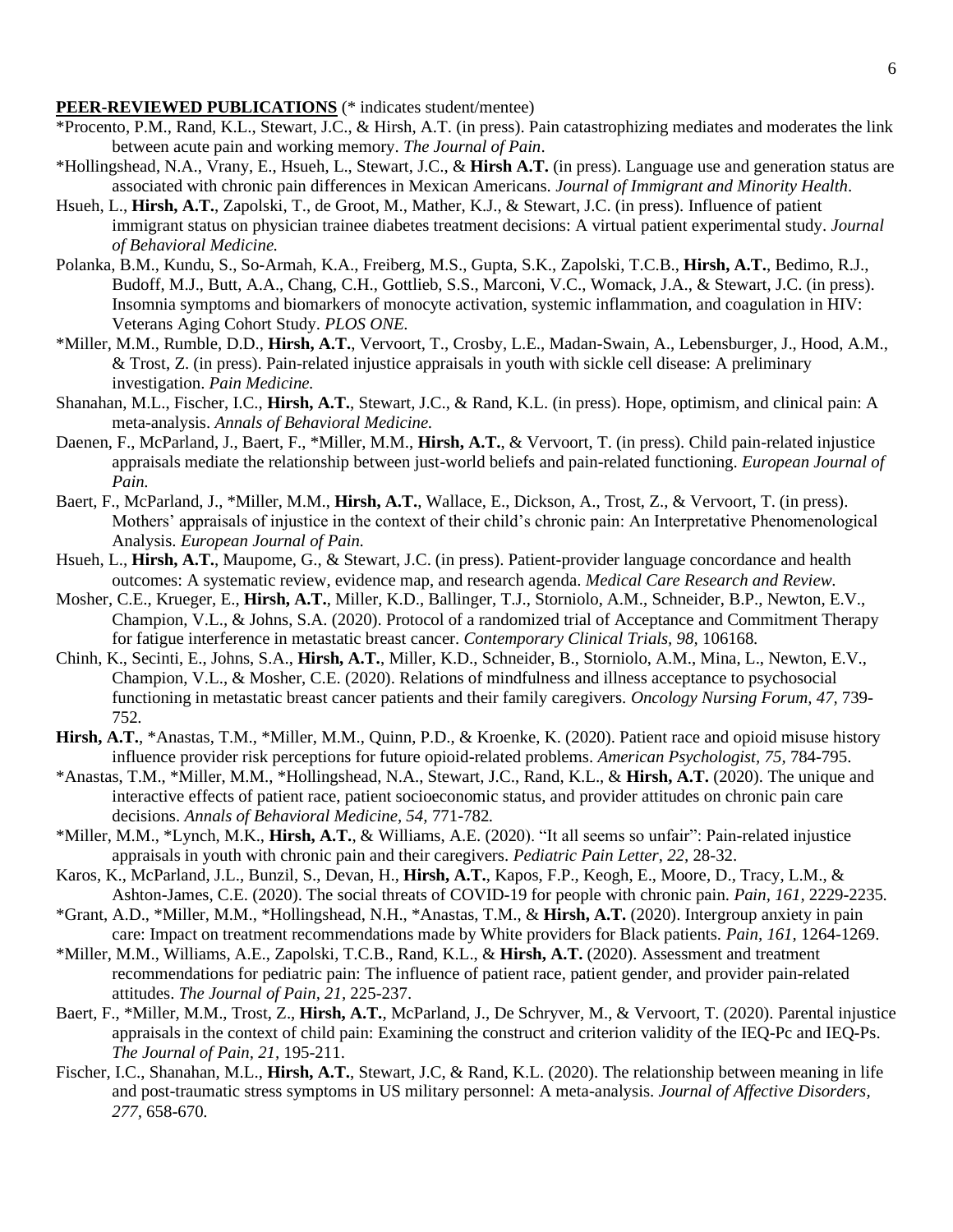- Fischer, I.C., Feldman, D.B., **Hirsh, A.T.**, Stewart, J.C., & Rand, K.L. (2020). Psychological well-being and search for meaning: The moderating roles of hope, optimism, and the presence of meaning. *International Journal of Existential Positive Psychology, 8,* 1-12.
- \*Goldfarb, M.B, Maupomé, G. **Hirsh, A.T.**, Carvalho, J.C., Eckert, G.J., & Hara, A.T. (2020). Dentists clinical decisionmaking for erosive tooth wear: An online pilot study. *Journal of Dentistry, 100,* 103424*.*
- Hsueh, L., Wu, W., **Hirsh, A.T.**, de Groot, M., Mather, K.J., & Stewart, J.C. (2020). Undiagnosed diabetes among immigrant and racial/ethnic minority adults in the U.S.: National Health and Nutrition Examination Survey 2011- 2018. *Annals of Epidemiology, 15,* 14-19*.*
- \*Goldfarb, M.B., Hara, A.T., **Hirsh, A.T.**, Carvalho, J.C., & Maupomé, G. (2020). Are dental patients able to perceive erosive tooth wear on anterior teeth? An internet-based survey assessing awareness and related action. *Journal of the American Dental Association, 151,* 10-15.
- **Hirsh, A.T.**, \*Miller, M.M., \*Hollingshead, N.A., \*Anastas, T., Carnell, S.T., Lok, B.C., Chu, C., Zhang. Y., Robinson, M.E., Kroenke, K., & Ashburn-Nardo, L. (2019). A randomized controlled trial testing a virtual perspectivetaking intervention to reduce race and SES disparities in pain care. *Pain, 160,* 2229-2240.
- \*Mehok, L.E., \*Miller, M.M., Trost, Z., Goubert, L., De Ruddere, L., & **Hirsh, A.T.** (2019). Pain intensity and attribution mediate the impact of patient weight and gender on activity recommendations for chronic pain. *Journal of Pain Research, 12,* 2743-2753.
- Mosher, C.E., Secinti, E., **Hirsh, A.T.**, Hanna, N., Einhorn, L.H., Jalal, S.I., Durm, G., Champion, V.L., & Johns, S.A. (2019). Acceptance and Commitment Therapy for symptom interference in advanced lung cancer and caregiver distress: A pilot randomized trial. *Journal of Pain and Symptom Management, 58,* 632-644*.*
- \*Anastas, T.M, \*Meints, S.M, Gleckman, A.D., & **Hirsh, A.T.** (2019). Social influences on peer judgements about chronic pain and disability. *The Journal of Pain, 20,* 698-705*.*
- Hsueh, L., Peña, J.M., **Hirsh, A.T.**, de Groot, M., & Stewart, J.C. (2019). Diabetes risk perception among immigrant and racial/ethnic minority groups in the U.S. *The Diabetes Educator, 45,* 642-651*.*
- Tometich, D.B., Mosher, C.E., **Hirsh, A.T.**, Rand, K.L., Johns, S.A., Matthias, M.S., Outcalt, S.D., Schneider, B.P., Mina, L., Storniolo, A.V., Newton, E.V., & Miller, K.D. (2018). Metastatic breast cancer patients' expectations and priorities for symptom improvement. *Supportive Care in Cancer, 26,* 3781-3788*.*
- \*Miller, M.M., \*Meints, S.M., & **Hirsh, A.T.** (2018). Catastrophizing, pain, and functional outcomes for children with chronic pain: a meta-analytic review. *Pain, 159,* 2442-2460*.*
- \*Meints, S.M., Mosher, C., Rand, K.L., Ashburn-Nardo, L., & **Hirsh, A.T.** (2018). An experimental investigation of the relationships among race, prayer, and pain. *The Scandinavian Journal of Pain, 18,* 545-553*.*
- \*Miller, M.M., \*Wuest, D., Williams, A.E., Scott, E.L., Trost, Z., & **Hirsh, A.T.** (2018). Injustice perceptions about pain: parent-child discordance is associated with worse functional outcomes. *Pain, 159,* 1083-1089*.*
- \*Stout, M.S., \*Meints, S.M., & **Hirsh, A.T.** (2018). Loneliness mediates the relationship between pain during intercourse and depressive symptoms among young women. *Archives of Sexual Behavior, 47,* 1687-1696*.*
- Macy, J.T., Moser, E., **Hirsh, A.T.**, Monahan, P., Eckert, G., & Maupome, G. (2018). Factors associated with seeking preventive dental care: An integrative model exploration of behaviors in Mexican immigrants in Midwest America. *BMC Oral Health, 18,* 37*.*
- Hsueh, L., Vrany, E.A., Patel, J.S., \*Hollingshead, N.A., **Hirsh, A.T.,** de Groot, M., & Stewart, J.C. (2018). Associations between immigrant status and pharmacological treatments for diabetes in U.S. adults. *Health Psychology, 37,* 61- 69*.*
- Mosher, C.E., Secinti, E., Li, R., **Hirsh, A.T.**, Bricker, J., Miller, K.D., Schneider, B., Storniolo, A.M., Mina, L., Newton, E.V., Champion, V.L., & Johns S.A. (2018). Acceptance and commitment therapy for symptom interference in metastatic breast cancer patients: a pilot randomized trial. *Supportive Care in Cancer, 26,* 1993-2004.
- \*Miller, M.M., Allison, A., Trost, Z., De Ruddere, L., Wheelis, T., Goubert, L., & **Hirsh, A.T.** (2018). Differential impact of patient weight on pain-related judgments about male and female chronic low back pain patients. *The Journal of Pain, 19,* 57-66.
- Mosher, C.E., Daily, S., Tometich, D., Matthias, M.S., Outcalt, S.D., **Hirsh, A.T.**, Johns, S.A., Rand, K., Schneider, B., Mina, L., Storniolo, A.M., Newton, E., & Miller, K. (2018). Factors underlying metastatic breast cancer patients' perceptions of symptom importance: A qualitative analysis. *European Journal of Cancer Care, 27,* e12540*.*
- Mosher, C.E., Tometich, D., **Hirsh, A.T.**, Rand, K., Johns, S.A., Matthias, M.S., Outcalt, S.D., Bricker, J., Schneider, B., Mina, L., Storniolo, A.M., Newton, E., & Miller, K. (2017). Symptom experiences in metastatic breast cancer patients: Relationships to activity engagement, value-based living, and psychological inflexibility. *Psycho-Oncology, 26,* 1944-1951*.*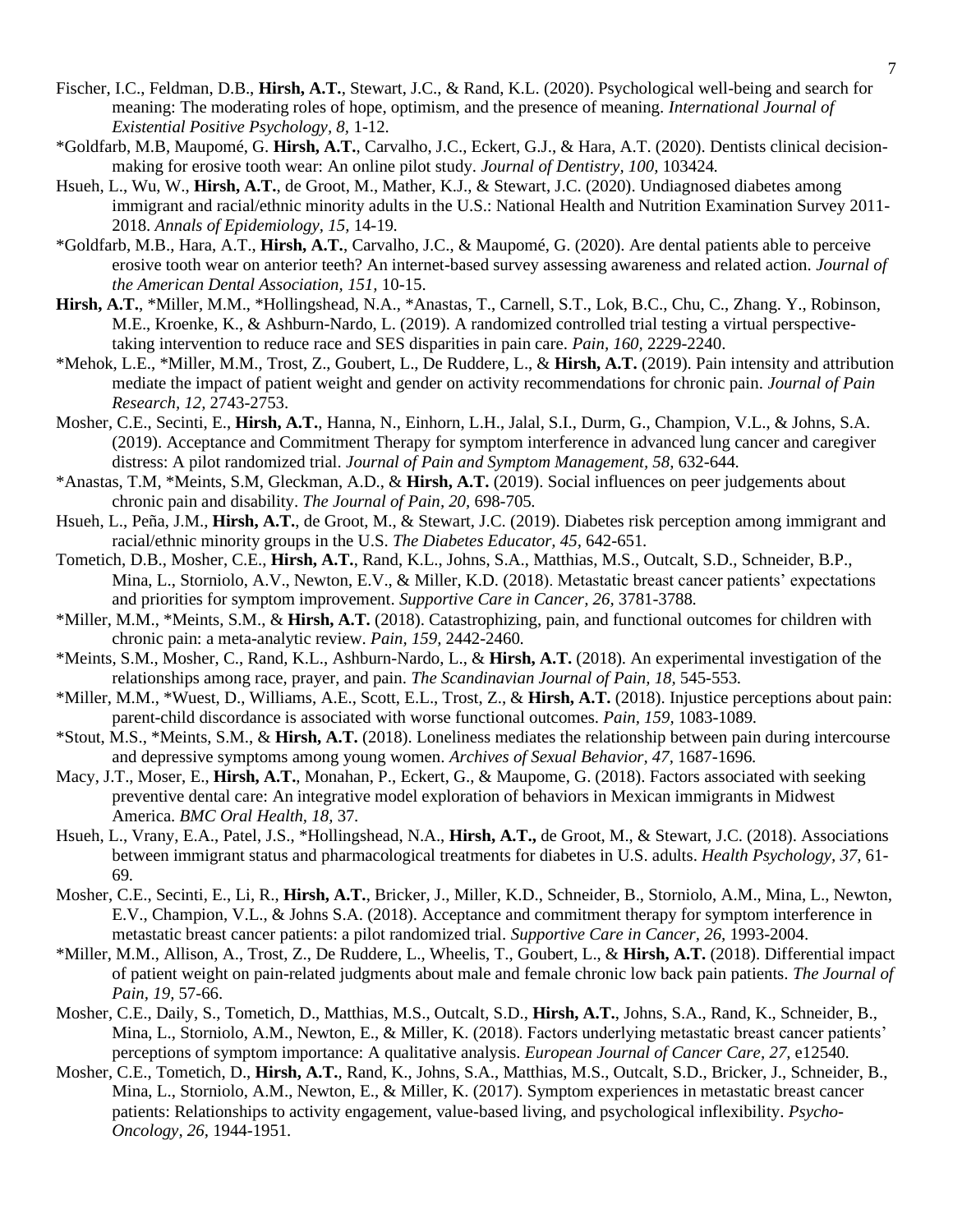- Adams, R.N., Mosher, C.E., Rand, K.L., **Hirsh, A.T.**, Monahan, P.O., Abonour, R., & Kroenke, K. (2017). The Cancer Loneliness Scale and Cancer-related Negative Social Expectations Scale: Development and validation. *Quality of Life Research, 26,* 1901-1913*.*
- Edmonds, B.T., McKenzie, F., Austgen, M.B., Ashburn-Nardo, L., Matthias, M.S., & **Hirsh, A.T.** (2017). Obstetrical providers' management of chronic pain in pregnancy: A vignette study. *Pain Medicine, 18,* 832-841*.*
- \*Meints, S.M., \*Stout, M., \*Abplanalp, S., & **Hirsh, A.T.** (2016). Pain-related rumination, but not magnification or helplessness, mediates race and sex differences in experimental pain. *The Journal of Pain, 18,* 332-339*.*
- \*Hollingshead, N.A., Matthias, M.S., Bair, M.J., & **Hirsh, A.T.** (2016). Healthcare providers' perceptions of socioeconomically disadvantaged patients with chronic pain: A qualitative investigation. *Journal of Health Disparities Research and Practice, 9,* 35-44.
- \*Hollingshead, N.A., \*Meints, S., \*Miller, M.M., Robinson, M.E., & **Hirsh, A.T.** (2016). A comparison of race-related pain stereotypes held by White and Black individuals. *Journal of Applied Social Psychology, 46,* 718-723*.*
- \*Miller, M.M., Scott, E.L., Trost, Z. & **Hirsh, A.T.** (2016). Perceived injustice is associated with pain and functional outcomes in children and adolescents with chronic pain: A preliminary investigation. *The Journal of Pain, 17,*  1217-1226*.*
- \*Meints, S.M., \*Miller, M.M., & **Hirsh, A.T.** (2016). Differences in pain coping between Black and White Americans: A meta-analysis. *The Journal of Pain, 17,* 642-653.
- \*Hollingshead, N.A., Vrany, E.A., Stewart, J.C., & **Hirsh, A.T.** (2016). Differences in Mexican Americans' prevalence of chronic pain and co-occurring analgesic medication and substance use relative to Non-Hispanic White and Black Americans: Results from NHANES 1999-2004. *Pain Medicine, 17,* 1001-1009.
- \*Hollingshead, N.A., Ashburn-Nardo, L., Stewart, J.C., & **Hirsh, A.T.** (2016). The pain experience of Hispanic Americans: A critical literature review and conceptual model. *The Journal of Pain, 17,* 513-528*.*
- Boissoneault, J., Mundt, J.M., Bartley, E.J., Wandner, L.D., **Hirsh, A.T.**, & Robinson, M.E. (2016). Assessment of the influence of demographic and professional characteristics on health care providers' pain management decisions using virtual humans. *Journal of Dental Education, 80,* 578-587*.*
- \*Hollingshead, N.A., \*Meints, S., \*Middleton, S.K., \*Free, C.A., & **Hirsh, A.T.** (2015). Examining influential factors in providers' chronic pain treatment decisions: A comparison of physicians and medical students. *BMC Medical Education, 15*, 164.
- **Hirsh, A.T.**, \*Hollingshead, N.A., Ashburn-Nardo, L., & Kroenke, K. (2015). The interaction of patient race, provider bias, and clinical ambiguity on pain management decisions. *The Journal of Pain, 16,* 558-568.
- \*Meints, S.M., & **Hirsh, A.T.** (2015). In-vivo praying and catastrophizing mediate the race differences in experimental pain sensitivity. *The Journal of Pain, 16,* 491-497.
- Bartley, E.J., Boissoneault, J., Vargovich, A.M., Wandner, L.D., **Hirsh, A.T.**, Lok, B.C., Heft, M. W., & Robinson, M.E. (2015). The influence of healthcare professional characteristics on pain management decisions. *Pain Medicine, 16,* 99-111.
- \*Hollingshead, N.A., Matthias, M.S., Bair, M.J., & **Hirsh, A.T.** (2015). Impact of race and sex on pain management by medical trainees: A mixed-methods pilot study of decision-making and awareness of influence. *Pain Medicine, 16,* 280-290.
- **Hirsh, A.T.**, \*Hollingshead, N.A., Bair, M.J., Matthias, M.S., & Kroenke, K. (2014). Preferences, experience, and attitudes in the management of chronic pain and depression: A comparison of physicians and medical students. *The Clinical Journal of Pain, 30,* 766-774*.*
- Molton, I.R., **Hirsh, A.T.**, Smith, A., & Jensen, M.P. (2014). Age and the role of restricted activities in adjustment to disability related pain. *Journal of Health Psychology, 19,* 1025-1034.
- **Hirsh, A.T.**, \*Hollingshead, N.A., Matthias, M.S., Bair, M.J., & Kroenke, K. (2014). The influence of patient sex, provider sex, and sexist attitudes on pain treatment decisions. *The Journal of Pain, 15,* 551-559.
- Wandner, L.D., Heft, M.W., Lok, B.C., **Hirsh, A.T.**, George, S.Z., Horgas, A.L., Atchison, J.W., Torres, C.A., & Robinson ME. (2014). The impact of patients' gender, race, and age on health care professionals' pain management decisions: an online survey using virtual human technology. *International Journal of Nursing Studies, 51,* 726-733.
- **Hirsh, A.T.**, \*Hollingshead, N.A., Bair, M.J., Matthias, M.S., Wu, J., & Kroenke, K. (2013). The influence of patient sex, race, and depression on clinician pain treatment decisions. *European Journal of Pain, 17,* 1569-1579.
- Torres, C.A., Bartley, E.J., Wandner, L.D., Alqudah, A.F., **Hirsh, A.T.**, & Robinson, M.E. (2013). The influence of sex, race, and age on pain assessment and treatment decisions using virtual human technology: A cross-national comparison. *Journal of Pain Research, 6*, 577-588.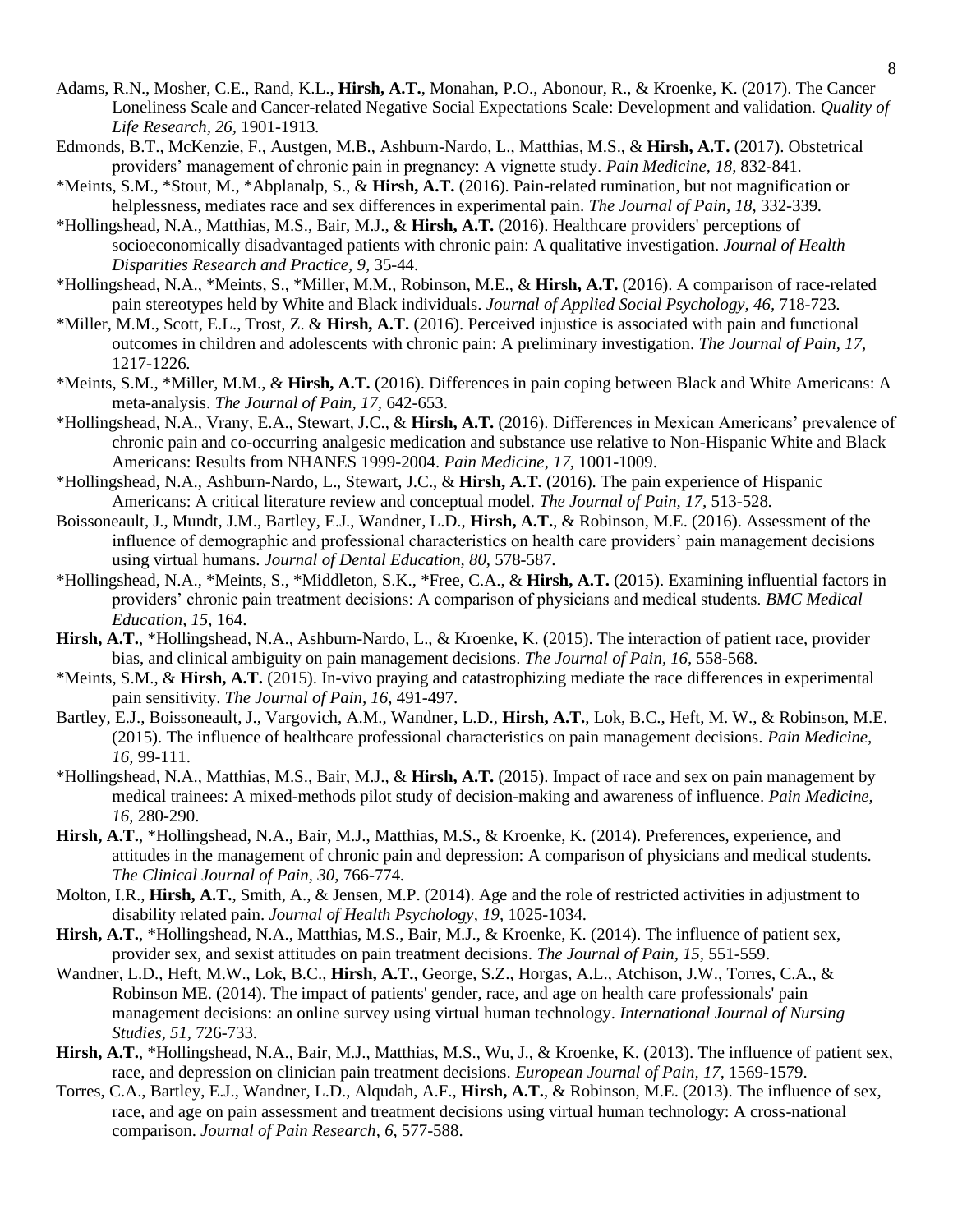- Kratz, A.L., **Hirsh, A.T.**, Ehde, D.M., & Jensen, M.P. (2013). Acceptance of pain in neurological disorders: Associations with functioning and psychosocial well-being. *Rehabilitation Psychology, 58*, 1-9*.*
- Wandner, L.D., **Hirsh, A.T.**, Torres, C.A., Lok, B.C., Scipio, C.D., Heft, M.W., & Robinson, M.E. (2013). Using virtual human technology to capture dentists' decision policies about pain. *Journal of Dental Research, 92*, 301-305.
- Wandner, L.D., Scipio, C.D., **Hirsh, A.T.**, Torres, C.A., & Robinson, M.E. (2012). The perception of pain in others: How gender, race, and age influence pain expectations. *The Journal of Pain, 13*, 220-227*.*
- **Hirsh, A.T.**, \*Braden, A.L., Craggs, J.G., & Jensen, M.P. (2011). Psychometric properties of the Community Integration Questionnaire in a heterogeneous sample of adults with physical disability. *Archives of Physical Medicine and Rehabilitation, 92*, 1602-1610.
- **Hirsh, A.T.**, Callander, S.B., & Robinson, M.E. (2011). Patient demographic characteristics and facial expressions influence nurses' assessment of mood in the context of pain: A Virtual Human and lens model investigation. *International Journal of Nursing Studies, 48*, 1330-1338.
- **Hirsh, A.T.**, \*Bockow, T.B., & Jensen, M.P. (2011). Catastrophizing, pain, and pain interference in individuals with disabilities. *American Journal of Physical Medicine and Rehabilitation, 90,* 713-722.
- **Hirsh, A.T.**, Kratz, A.L., Engel, J.M., & Jensen, M.P. (2011). Survey results of pain treatment in adults with Cerebral Palsy. *American Journal of Physical Medicine and Rehabilitation, 90, 207-216.*
- Jensen, M.P., Ehde, D.M., Gertz, K., Stoelb, B.L., Dillworth, T.M., **Hirsh, A.T.**, Molton, I.R., & Kraft, G.H. (2011). Effects of self-hypnosis training and cognitive restructuring on daily pain intensity and catastrophizing in individuals with multiple sclerosis and chronic pain. *International Journal of Clinical and Experimental Hypnosis, 59*, 45-63.
- **Hirsh, A.T.**, \*Gallegos, J.C., Gertz, K.J., Engel, J.M., & Jensen, M.P. (2010). Symptom burden in individuals with cerebral palsy. *Journal of Rehabilitation Research and Development, 47,* 863-876.
- Stutts, L.A., **Hirsh, A.T.**, George, S. Z., & Robinson, M.E. (2010). Investigating patient characteristics on pain assessment using virtual human technology. *European Journal of Pain, 14*, 1040-1045.
- Wandner, L.D., Stutts, L.A., Alqudah, A.F., Craggs, J.G., Scipio, C.D., **Hirsh, A.T.**, & Robinson, M.E. (2010). Virtual human technology: Patient demographics and healthcare training factors in pain observation and treatment recommendations. *Journal of Pain Research, 3*, 241-247.
- Alqudah, A.F., **Hirsh, A.T.**, Stutts, L.A., Scipio, C.D., Robinson, M.E. (2010). Sex and race differences in rating others' pain, pain-related negative mood, pain coping, and recommending medical help. *Journal of Cybertherapy and Rehabilitation, 3*, 63-70.
- **Hirsh, A.T.**, Jensen, M.P., & Robinson, M.E. (2010). Evaluation of nurses' self-insight into their pain assessment and treatment decisions. *The Journal of Pain, 11,* 454-461.
- **Hirsh, A.T.**, \*Kupper, A.E, Carter, G.T., & Jensen, M.P. (2010). Psychosocial factors and adjustment to pain in individuals with postpolio syndrome. *American Journal of Physical Medicine and Rehabilitation, 89, 213-224.*
- **Hirsh, A.T.**, Dillworth, T.M., Ehde, D.M., & Jensen, M.P. (2010). Sex differences in pain and psychological functioning in persons with limb loss. *The Journal of Pain, 11,* 79-86.
- **Hirsh, A.T.**, Molton, I.R., Johnson, K.L., Bombardier, C.H., & Jensen, M.P. (2009). The relationship of chronological age, age at injury, and duration of injury to employment status in individuals with spinal cord injury. *Psychological Injury and Law, 2,* 263-275.
- Jensen, M.P., **Hirsh, A.T.**, Molton, I.R., & Bamer, A.M. (2009). Sleep problems in individuals with spinal cord injury: Frequency and age effects. *Rehabilitation Psychology, 54,* 323-331.
- **Hirsh, A.T.**, Sears, S.F., & Conti, J.B. (2009). Cognitive and behavioral treatments for anxiety and depression in a patient with an Implantable Cardioverter Defibrillator (ICD): A Case Report and Clinical Discussion. *Journal of Clinical Psychology in Medical Settings, 16,* 270-279.
- **Hirsh, A.T.**, George, S.Z., & Robinson, M.E. (2009). Pain assessment and treatment disparities: A Virtual Human technology investigation. *Pain, 143,* 106-113.
- **Hirsh, A.T.**, Turner, A.P, Ehde, D.M., Haselkorn, J.K. (2009). The prevalence and impact of pain in Multiple Sclerosis: Physical and psychological contributors. *Archives of Physical Medicine and Rehabilitation, 90,* 646-651.
- George, S.Z., & **Hirsh, A.T.** (2009). Psychologic influence on experimental pain sensitivity and clinical pain intensity for patients with shoulder pain. *The Journal of Pain, 10,* 293-299.
- Bialosky, J.E., **Hirsh, A.T.**, Robinson, M.E., George, S.Z. (2008). Manipulation of pain catastrophizing: An experimental study of healthy participants. *Journal of Pain Research, 1,* 1-7.
- **Hirsh, A.T.**, Alqudah, A., Stutts, L.A., Robinson, M.E. (2008). Virtual human technology: Capturing sex, race, and age influences in individual pain decision policies. *Pain, 140,* 231-238.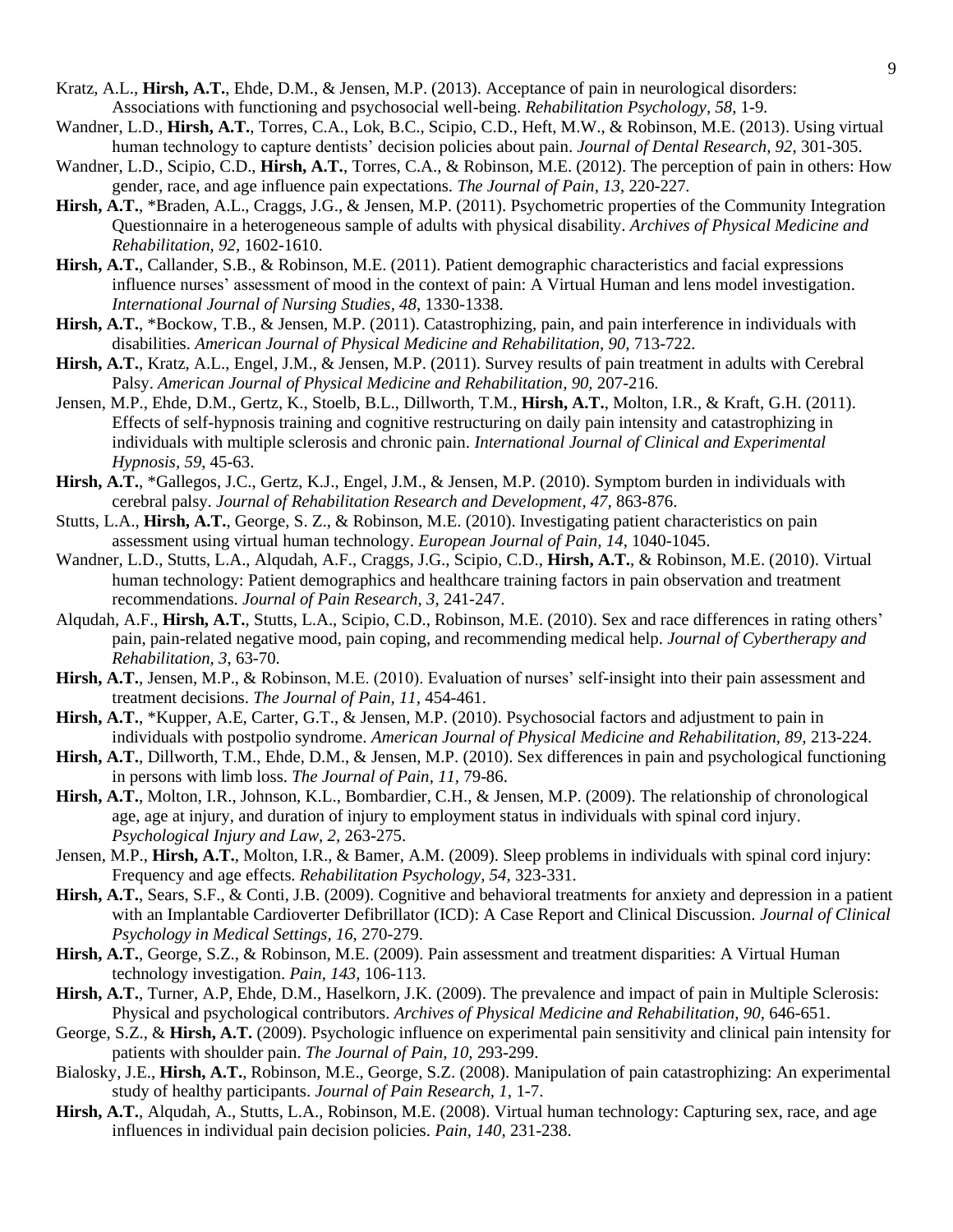- **Hirsh, A.T.**, George, S.Z., Bialosky, J.E., & Robinson, M.E. (2008). Fear of pain, pain catastrophizing, and acute pain perception: Relative prediction and timing of assessment. *The Journal of Pain, 9,* 806-812.
- Storch, E.A., Merlo, L.J., Bengtson, M., Murphy, T.K., Lewis, M.H., Yang, M.C., Jacob, M.L., Larson, M., **Hirsh, A.**, Fernandez, M., Geffken, G.R., & Goodman, W.K. (2007). D-Cycloserine does not enhance exposure-response prevention therapy in Obsessive-Compulsive Disorder. *International Journal of Clinical Psychopharmacology, 22,* 230-237.
- **Hirsh, A.T.**, George, S.Z., Riley, J.L., & Robinson, M.E. (2007). An evaluation of the measurement of pain catastrophizing by the Coping Strategies Questionnaire. *European Journal of Pain, 11,* 75-81.
- **Hirsh, A.T.**, Waxenberg, L.B., Atchison, J.W., Gremillion, H.A., & Robinson, M.E. (2006). Evidence for sex differences in the relationships of pain, mood, and disability. *The Journal of Pain, 7,* 592-601.
- **Hirsh, A.T.**, O'Brien, K.A., Geffken, G., Adkins, J.W., Goodman, W.K., & Storch, E.A. (2006). Cognitive-behavioral treatment for obsessive-compulsive disorder in an elderly male with concurrent medical constraints. *American Journal of Geriatric Psychiatry, 14,* 380-381.
- Robinson, M.E., Brown, J.L, George, S.Z., Edwards, P.S., Atchison, J.W., **Hirsh, A.T.**, Waxenberg, L.B., Wittmer, V., & Fillingim, R.B. (2005). Multidimensional success criteria and expectations for treatment of chronic pain: The patient perspective. *Pain Medicine, 6,* 336-345.
- George, S.Z., & **Hirsh, A.T.** (2005). Distinguishing patient satisfaction with treatment delivery from treatment effect: A preliminary investigation of patient satisfaction with symptoms following physical therapy treatment of low back pain. *Archives of Physical Medicine and Rehabilitation, 86,* 1338-1344.
- **Hirsh, A.T.**, Atchison, J.W., Berger, J.J., Waxenberg, L.B., Lafayette-Lucy, A., Bulcourf, B.B., Robinson, M.E. (2005). Patient satisfaction with treatment for chronic pain: Predictors and relationship to compliance. *The Clinical Journal of Pain, 21,* 302-310.
- Robinson, M.E., George, S.Z., Dannecker, E.A., Jump, R.L., **Hirsh, A.T.**, Gagnon, C.C., & Brown, J.L. (2004). Sex differences in pain anchors revisited: An investigation of "most intense" pain events and common pain events. *European Journal of Pain, 8,* 299-305.
- Robinson, M.E., Bulcourf, B.B., Atchison, J.W., Berger, J.J., Lafayette-Lucy, A., **Hirsh, A.T.**, & Riley, J.L. (2004). Compliance in pain rehabilitation: Patient and provider perspectives. *Pain Medicine, 5,* 66-80.

#### **BOOK CHAPTERS**

Price, D.D., **Hirsh, A.T.**, & Robinson, M.E. (2008). Psychological modulation of pain. In M.C. Bushnell, & A.I. Basbaum (Eds.), *The Senses: A Comprehensive Reference* (pp. 975-1002). The Netherlands: Elsevier.

## **PRESENTATIONS (POSTER AND PAPER) AT PROFESSIONAL MEETINGS**

- \*Lynch Milder, M., McQuillan, M., **Hirsh, A.**, Honaker, S., & Williams, A. (2021, April). *Longitudinal study of adolescent sleep problems and chronic pain during treatment in a multidisciplinary pediatric pain clinic.* Poster presentation at the Annual Meeting of the Society of Pediatric Psychology. Conference converted to online format due to COVID-19. [poster award winner]
- \*Miller, M., Rumble, D, **Hirsh, A.**, Vervoort, T., Crosby, L., Madan-Swain, A., Lebensburger, J., Hood, A., Kissi, A., & Trost, Z. (2021, April). *Pain-related injustice appraisals and perceptions of health-related stigma and racial bias in youth with sickle cell disease*. Poster presentation at the Annual Meeting of the Society of Pediatric Psychology. Conference converted to online format due to COVID-19. [poster award winner]
- \*Mehok, L., \*Walsh, K., \*Miller, M., & **Hirsh, A.** (2020, April). *Exercise and dietary recommendations for women with chronic pain: What's weight and race got to do with it?* Accepted as an oral and poster presentation at the Annual Meeting of the Society of Behavioral Medicine. Conference cancelled due to COVID-19. [meritorious abstract winner]
- \*Lynch, M., \*Miller, M., Scott, E., Honaker, S., **Hirsh, A.**, Tolley, J., & Williams, A. (2020, March). *Relations between severity of pain and poor sleep in youth presenting to a pediatric chronic pain clinic.* Accepted as a poster presentation at the Annual Meeting of the Society of Pediatric Psychology. Conference converted to online format due to COVID-19.
- \*Procento, P., & **Hirsh, A.** (2020, March). *Pain and working memory deficits: the mediating and moderating role of pain catastrophizing.* Accepted as a poster presentation at the Annual Meeting of the American Psychosomatic Society, Long Beach, CA. Conference cancelled due to COVID-19.
- \*Anastas, T., \*Miller, M., Quinn, P., Kroenke, K., Carnell, S., Lok, B., & **Hirsh, A.** (2020, March). *Patient race and opioid misuse behaviors influence provider risk perceptions in chronic pain care.* Accepted as a poster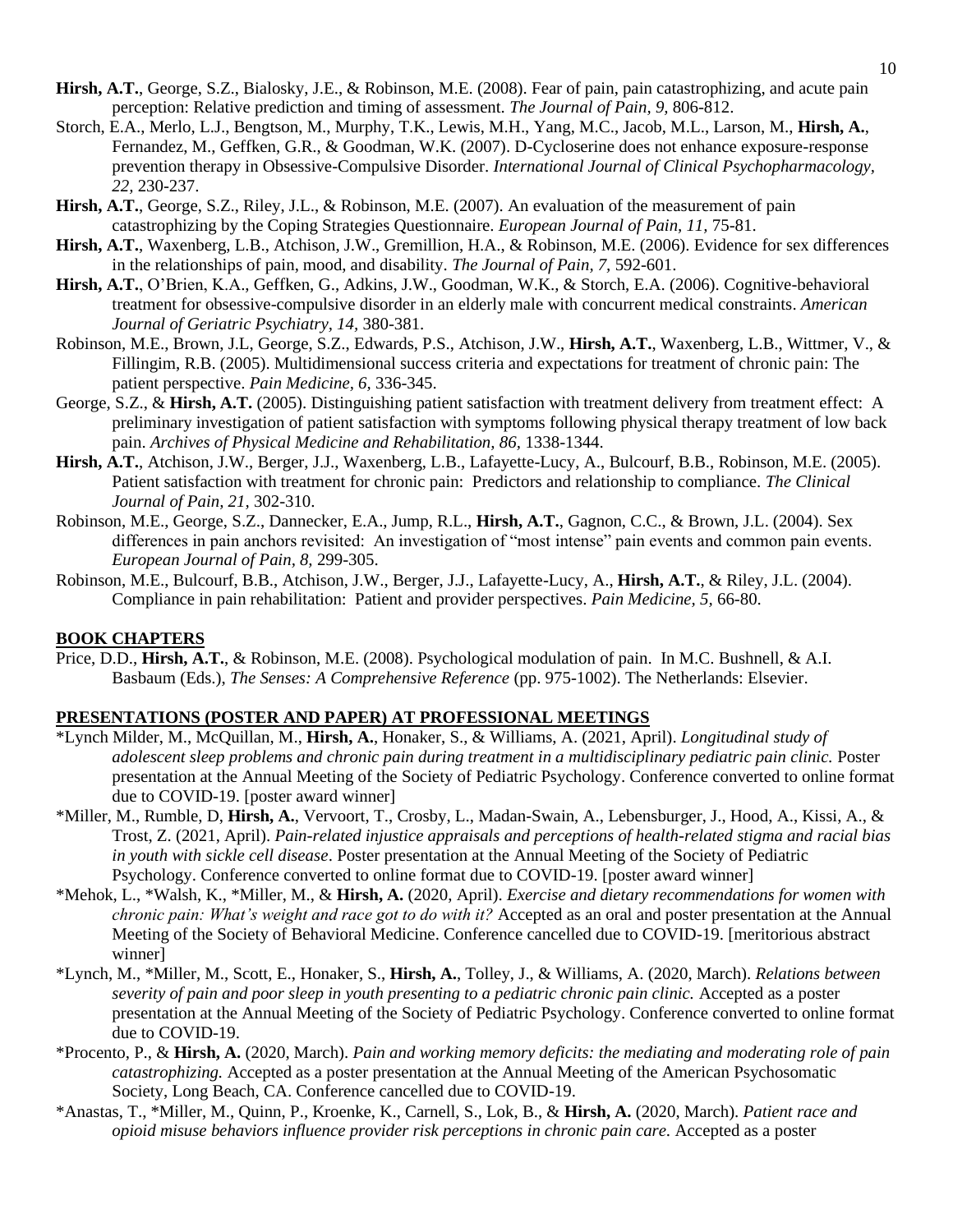presentation at the Annual Meeting of the American Psychosomatic Society, Long Beach, CA. Conference cancelled due to COVID-19.

- \*Miller, M.M., Carnell, S., Lok, B., Williams, A.E., & **Hirsh, A.T. (**2020, March). *REM strategies for pediatric opioid use: Providers are more likely to require urine drug screening for boys than girls with chronic pain.* Accepted as a poster presentation at the Annual Meeting of the American Psychosomatic Society, Long Beach, CA. Conference cancelled due to COVID-19.
- \*Grant, A., \*Anastas, T., \*Miller, M., Quinn, P., Kroenke, K., & **Hirsh, A.** (2020, March). *Opioid-related risk perceptions in chronic pain: influence of patient gender and misuse behaviors.* Accepted as a poster presentation at the Annual Meeting of the American Psychosomatic Society, Long Beach, CA. Conference cancelled due to COVID-19.
- Hsueh, L., **Hirsh, A.T.**, Zapolski, T.C.B., de Groot, M., Mather, K.J., & Stewart, J.C. (2020, March). *Influence of patient immigrant status on provider diabetes treatment decisions.* Accepted as an oral presentation at the Annual Meeting of the American Psychosomatic Society, Long Beach, CA. Conference cancelled due to COVID-19.
- Shell, A.L., Jackson, R.A., Patel, J.S., **Hirsh, A.T.**, Cyders, M.A., & Stewart, J.C. (2020, March). *Associations of somatic depressive symptoms with food attentional bias and eating behaviors.* Accepted as a poster presentation at the Annual Meeting of the American Psychosomatic Society, Long Beach, CA. Conference cancelled due to COVID-19.
- \*Miller, M.M., Williams, A.E., Scott, E.L., Trost, Z., & **Hirsh, A.T.** (2019, June). *The mediating role of anger in the relationship between pain-related injustice appraisals and pain outcomes in pediatric chronic pain.* Poster presentation at the International Symposium on Pediatric Pain, Basel, Switzerland.
- \*Goldfarb, M.B., Maupomé, G., **Hirsh, A.T.**, Carvalho, J.C., Eckert, G., & Hara A.T. (2019, June). *Erosive tooth wear (ETW) perception among U.S. dentists: A pilot study.* Poster presentation at the Annual Meeting of the International Association of Dental Research, Vancouver, BC, Canada.
- \*Goldfarb, M.B., Hara A.T., **Hirsh, A.T.**, Carvalho, J.C., Eckert, G., & Maupomé, G. (2019, June). *Patient perceptions of erosive tooth wear (ETW).* Poster presentation at the Oral Epidemiology Forum, Satellite Symposium of the Annual Meeting of the International Association of Dental Research, Vancouver, BC, Canada.
- \*Grant, A., \*Anastas, T., \*Miller, M., \*Hollingshead, N., & **Hirsh, A.** (2019, April). *Effects of patient and provider race and socioeconomic status on pain treatment decisions and decision-making awareness.* Poster presentation at the Annual Meeting of the American Pain Society, Milwaukee, WI.
- \*Mehok, L., \*Meints, S., \*Miller, M., \*Kimberly, E., \*Walsh, K., & **Hirsh, A.** (2019, April). *The role of self-other comparisons in race differences in pain tolerance.* Poster presentation at the Annual Meeting of the American Pain Society, Milwaukee, WI.
- \*Procento, P., \*Miller, M., \*Anastas, T., \*Hollingshead, N., & **Hirsh, A.** (2019, April). *Sex differences in providers' pain treatment recommendations: The role of perceived exaggeration.* Poster presentation at the Annual Meeting of the American Pain Society, Milwaukee, WI.
- \*Anastas, T., \*Walsh, K., \*Miller, M., Trost, Z., Goubert, L., de Ruddere, L., & **Hirsh, A.** (2019, April). *The unique and interactive effects of patient race, patient weight, and provider implicit attitudes on chronic pain treatment decisions.* Poster presentation at the Annual Meeting of the American Pain Society, Milwaukee, WI.
- Hsueh, L., Wu, W., **Hirsh, A.**, de Groot, M., Mather, K., & Stewart, J. (2019, March). *Undiagnosed diabetes among immigrant and racial/ethnic minority adults in the U.S.: NHANES 2011-2016.* Oral presentation at the Annual Meeting of the American Psychosomatic Society, Vancouver, BC.
- \*Procento, P., \*Miller, M., \*Anastas, T., \*Hollingshead, N., & **Hirsh, A.** (2018, September). *Perceived exaggeration mediates the relationships of patient race and socioeconomic status with provider opioid recommendations in chronic pain.* Poster presentation at the 17<sup>th</sup> World Congress on Pain, Boston, MA.
- \*Miller, M., Williams, A., Scott, E., Trost, Z, & **Hirsh, A.** (2018, September). *General, personal, and pain-specific justice beliefs in the pediatric chronic pain experience.* Poster presentation at the 17<sup>th</sup> World Congress on Pain, Boston, MA.
- \*Anastas, T., \*Miller, M., \*Hollingshead, N., Carnell, S., Lok, B., & **Hirsh, A.** (2018, September). *Providers' implicit and explicit attitudes about race and socioeconomic status influence their pain treatment recommendations.* Poster presentation at the 17<sup>th</sup> World Congress on Pain, Boston, MA.
- \*Mehok, L., \*Meints, M., \*Miller, M., \*Hollingshead, N., \*Walsh, K., \*Kimberly, E., Ashburn-Nardo, L., & **Hirsh, A.** (2018, September). *Development and preliminary test of a measure assessing implicit beliefs about race*  differences in pain. Poster presentation at the 17<sup>th</sup> World Congress on Pain, Boston, MA.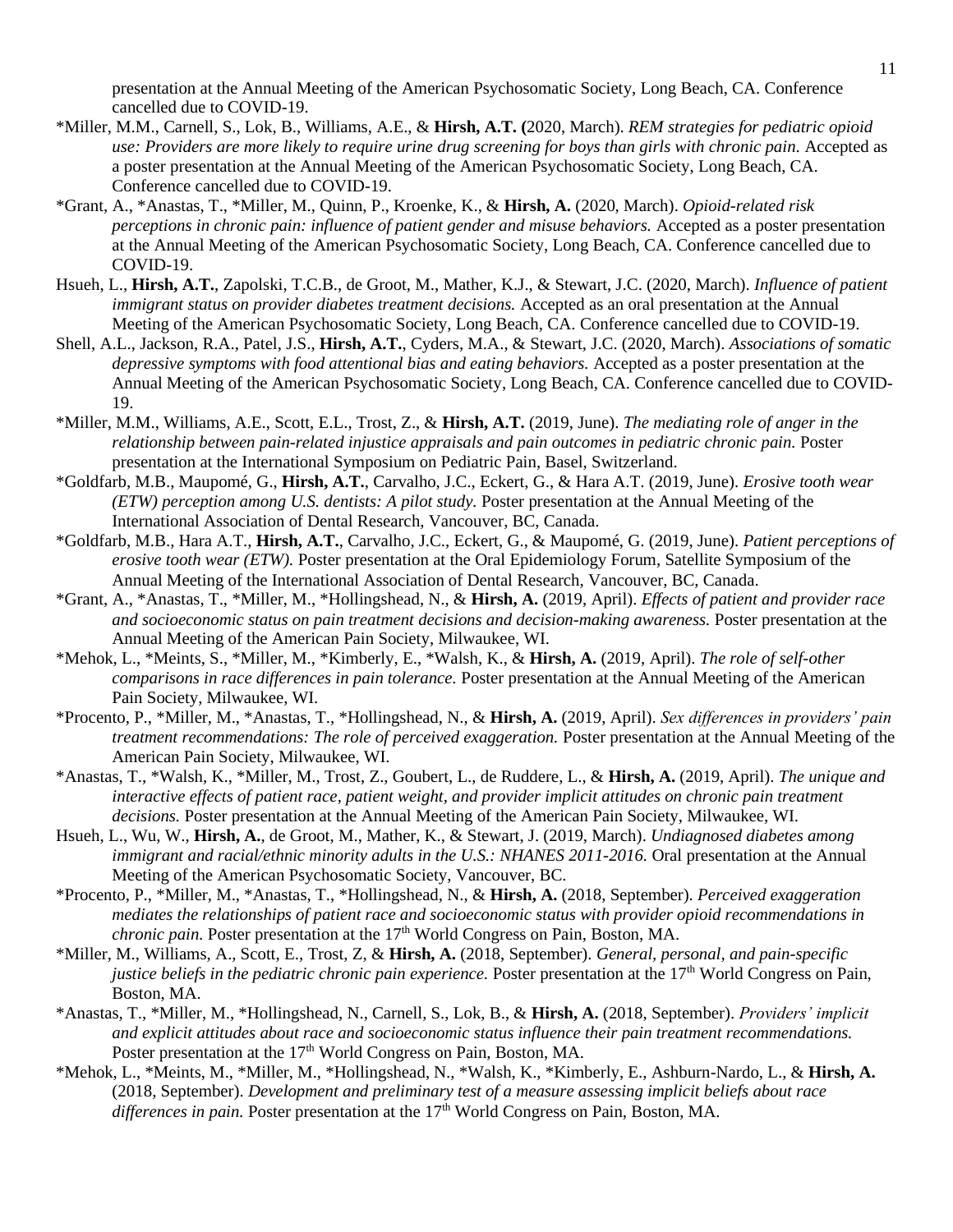- Williams, A., \*Miller, M., Scott, E., Trost, Z., & **Hirsh, A.** (2018, September). *Elements of pain-related injustice differentially mediate the relationship between pain intensity and outcomes in children with chronic pain.* Poster presentation at the 17<sup>th</sup> World Congress on Pain, Boston, MA.
- \*Clark, E., \*Anastas, T., \*Miller, M., \*Hollingshead, N., Carnell, S., Lok, B., & **Hirsh, A.** (2018, September). *Compassion for patients mediates racial and socioeconomic differences in providers' pain treatment decisions.*  Poster presentation at the 17<sup>th</sup> World Congress on Pain, Boston, MA.
- **Hirsh, A.**, \*Anastas, T., \*Miller, M., & \*Hollingshead, N. (2018, April). *Preliminary results of a virtual perspectivetaking intervention to reduce race and SES biases in pain treatment decisions.* Poster presentation at the 39<sup>th</sup> Annual Meeting of the Society for Behavioral Medicine, New Orleans, LA. [citation award winner]
- \*Hollingshead, N., Ashburn-Nardo, L., Stewart, J., Maupomé, G., & **Hirsh, A.** (2018, April). *Hispanic ethnicity, ethnic attitudes, and chronic pain care: A virtual patient investigation.* Poster presentation at the 39<sup>th</sup> Annual Meeting of the Society for Behavioral Medicine, New Orleans, LA.
- \*Miller, M., Williams, A., Scott, E., Trost, Z., & **Hirsh, A.** (2018, April). *Injustice perceptions predict future functioning in children with chronic pain: A 12-month follow-up.* Poster presentation at the 39<sup>th</sup> Annual Meeting of the Society for Behavioral Medicine, New Orleans, LA.
- \*Stout, M., \*Meints, S., & **Hirsh, A.** (2018, April). *Loneliness mediates the relationship between pain during intercourse*  and depressive symptoms. Poster presentation at the 39<sup>th</sup> Annual Meeting of the Society for Behavioral Medicine, New Orleans, LA.
- Chinh, K., Secinti, E., Johns, S., **Hirsh, A.**, & Mosher, C. (2018, April). *Mindfulness and psychological adjustment in metastatic breast cancer patients and their family caregivers.* Oral presentation at the 39<sup>th</sup> Annual Meeting of the Society for Behavioral Medicine, New Orleans, LA.
- Hsueh, L., **Hirsh, A.**, Maupomé, G., & Stewart, J. (2018, March). *Patient-provider language concordance and health outcomes: A systematic review, conceptual framework, and research agenda.* Poster presentation at the 76<sup>th</sup> Annual Meeting of the American Psychosomatic Society, Louisville, KY.
- Vrany, E., Matthews, K., **Hirsh, A.**, Cyders, M., Clark, D., Shikany, J., Schreiner, P., & Stewart, J. (2018, March). *Diet composition factors as candidate mechanisms underlying the depression-to-future obesity association: The Coronary Artery Risk Development in Young Adults (CARDIA) study.* Oral presentation at the 76<sup>th</sup> Annual Meeting of the American Psychosomatic Society, Louisville, KY.
- \*Walsh, K., \*Miller, M., & **Hirsh, A.** (2017, October). *Observer empathy and patient weight influence pain attributions and treatment recommendations.* Poster presentation at the 88th Annual Meeting of the Indiana Academy of Social Sciences, Crawfordsville, IN.
- Baert, F., McParland, J., Trost, Z., **Hirsh, A.**, \*Miller, M., & Vervoort, T. (2017, July). *Parental appraisals of injustice in the context of pediatric pain: An interpretative phenomenological analysis.* Poster presentation at the 11<sup>th</sup> International Symposium on Pediatric Pain, Kuala Lumpur, Malaysia.
- \*Anastas, T., \*Hollingshead, N., \*Miller, M., Ashburn-Nardo, L, & **Hirsh, A.** (2017, May). *Patient race and socioeconomic status influence providers' recommendations about opioid therapy and workplace accommodations for chronic pain*. Poster and oral presentation at 36<sup>th</sup> Annual Meeting of the American Pain Society, Pittsburgh, PA.
- \*Hollingshead, N., Vrany, E., Hsueh, L., Stewart, J., & **Hirsh, A.** (2017, May). *Differences in the experience and management of chronic pain across first-, second-, and third-generation Mexican Americans: Results from NHANES 1999-2004*. Poster and oral presentation at 36<sup>th</sup> Annual Meeting of the American Pain Society, Pittsburgh, PA.
- \*Miller, M., Williams, A., Scott, E., Trost, Z., & **Hirsh, A.** (2017, May). *Pain-related injustice perception, but not catastrophizing, partially mediates the relationship between pain intensity and pain outcomes in children with chronic pain.* Poster and oral presentation at 36<sup>th</sup> Annual Meeting of the American Pain Society, Pittsburgh, PA.
- \*Meints, S., \*Wuest, D., \*Stout, M., \*Jackson, K., \*Abplanalp, S., & **Hirsh, A.** (2017, May). *The effects of active vs. passive prayer on experimental pain tolerance*. Poster presentation at 36<sup>th</sup> Annual Meeting of the American Pain Society, Pittsburgh, PA.
- \*Mehok, L., \*Miller, M., Trost, Z., Nowlin, L., Wheelis, T., de Ruddere, L., Goubert, L., & **Hirsh, A.** (2017, May). *Pain assessment and activity-related recommendations for chronic pain are influenced by patient gender and weight*. Poster presentation at 36<sup>th</sup> Annual Meeting of the American Pain Society, Pittsburgh, PA.
- Tometich, D., Mosher, C., Rand, K., & **Hirsh, A.** (2017, April). *Symptom clusters in metastatic breast cancer patients*. Poster presentation at the 38<sup>th</sup> Annual Meeting of the Society of Behavioral Medicine, San Diego, CA.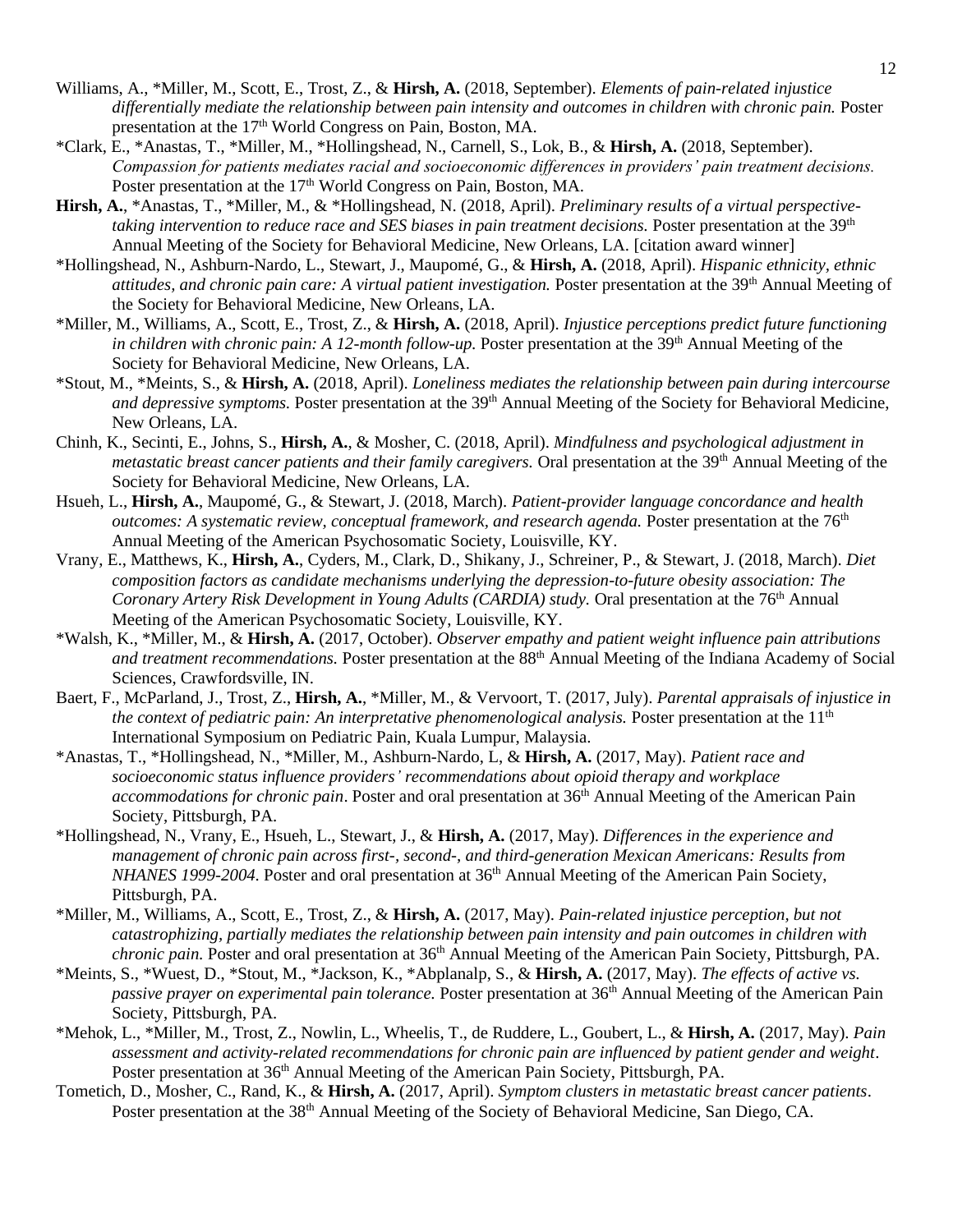- Hsueh, L., Peña, J., **Hirsh, A.**, de Groot, M., & Stewart, J. (2017, April). *Diabetes risk perception among racial/ethnic minority and immigrant groups: Data from the National Health and Nutrition Survey*. Oral presentation at the 38th Annual Meeting of the Society of Behavioral Medicine, San Diego, CA.
- Vrany, L., Cyders, M., **Hirsh, A.**, & Stewart, J. (2017, April). *Depression and dietary factors implicated in obesity development: A review.* Poster presentation at the 38<sup>th</sup> Annual Meeting of the Society of Behavioral Medicine, San Diego, CA.
- **Hirsh, A.**, \*Hollingshead, N., \*Meints, S., & \*Miller, M. (2016, September). *Race differences in the land of Lake Wobegon*. Poster session presented at the 16<sup>th</sup> World Congress on Pain, Yokohama, Japan.
- \*Miller, M., Scott, E., Trost, Z., & **Hirsh, A.** (2016, September). *Parent perceptions of injustice about their child's chronic pain*. Poster session presented at the 16<sup>th</sup> World Congress on Pain, Yokohama, Japan.
- Macy, J.T., Moser, B., **Hirsh, A.T.**, Monahan, P., Eckert, G., & Maupomé, G. (2016, September). *Factors contributing to preventive oral health behaviors among Mexican Americans living in Central Indiana.* In Session VIII: Chronic Disease. Paper presented at the 2016 Indiana Public Health Conference, Indianapolis, IN.
- \*Stout, M., \*Meints, S., \*Miller, M., & **Hirsh, A.** (2016, May). *The rumination component of catastrophizing mediates race differences in experimental pain tolerance.* Poster session presented at the 28<sup>th</sup> Annual Convention of the Association for Psychological Science, Chicago, IL.
- \*Hollingshead, N., Ashburn-Nardo, L., Stewart, J., Maupomé, G., & **Hirsh, A.** (2016, May). *Examining the influence of Hispanic ethnicity and ethnic bias on medical students' pain management decisions*. Poster session presented at the 35 th Annual Scientific Meeting of the American Pain Society, Austin, TX.
- \*Meints, S., Gleckman, A., & **Hirsh, A.** (2016, May). *Social influence of disability judgments for patients with chronic*  pain. Poster session presented at the 35<sup>th</sup> Annual Scientific Meeting of the American Pain Society, Austin, TX.
- \*Miller, M., Scott, E., Trost, Z., & **Hirsh, A.** (2016, May). *Injustice perceptions predict future functioning in children*  with chronic pain. Poster session presented at the 35<sup>th</sup> Annual Scientific Meeting of the American Pain Society, Austin, TX.
- Valencia, C., Brzuzy, E., Carson, J., Curry, J., Felker, S., Stewart, J., **Hirsh, A.**, & Gurovich, A. (2016, May). *Relationship between central pain mechanisms and arterial blood pressure in pain free subjects*. Poster session presented at the 35<sup>th</sup> Annual Scientific Meeting of the American Pain Society, Austin, TX.
- \*Tometich, D., Mosher, C., Rand, K., & **Hirsh, A.** (2016, March). *Symptom importance in metastatic breast cancer*  patients. Poster session presented at the 37<sup>th</sup> Annual Meeting and Scientific Sessions of the Society of Behavioral Medicine, Washington, DC.
- Scott, E, Williams, A.E., \*Miller, M.M., & **Hirsh, A.T.** (2015, June). *The role of injustice in pediatric chronic pain patients: Mediation by anger and depression.* Poster session presented at the 10<sup>th</sup> International Symposium on Pediatric Pain, Seattle, WA.
- Allison, A., Wheelis, T., \*Miller, M., Nowlin, L., \*Hollingshead, N., de Ruddere, L., Goubert, L., **Hirsh, A.**, & Trost, Z. (2015, May). *Evidence of racial differences in perception of others' pain.* Poster session presented at the  $27<sup>th</sup>$ Annual Convention of the Association for Psychological Science, New York, NY.
- **Hirsh, A.**, \*Hollingshead, N., Ashburn-Nardo, L., & Kroenke, K. (2015, May). *Evidence of racial disparities in time*  spent with patients in pain. Poster session presented at the 34<sup>th</sup> Annual Scientific Meeting of the American Pain Society, Palm Springs, CA.
- \*Miller, M., Scott, E., Franz, M., Trost, Z., & **Hirsh, A.** (2015, May). *The role of injustice in chronic pain in a clinical*  pediatric sample. Poster session presented at the 34<sup>th</sup> Annual Scientific Meeting of the American Pain Society, Palm Springs, CA.
- \*Hollingshead, N., \*Vrany, E., Stewart, J., & **Hirsh, A.** (2015, May). *Differences in Mexican Americans' prevalence of chronic pain and co-occurring analgesic medication and substance use relative to Non-Hispanic White and Black*  Americans: Results from NHANES 1999-2004. Poster session presented at the 34<sup>th</sup> Annual Scientific Meeting of the American Pain Society, Palm Springs, CA.
- \*Weppler, R., \*Hollingshead, N., **Hirsh, A.** (2015, May). *The role of diet in the etiology and severity of Rheumatoid Arthritis: A prospective analysis of the NHANES I Epidemiological Follow-up Study (NHEFS) cohort.* Poster session presented at the 34<sup>th</sup> Annual Scientific Meeting of the American Pain Society, Palm Springs, CA.
- \*Meints, S., & **Hirsh, A.** (2015, May). *Examining race differences in pain-related coping: A meta-analysis.* Poster session presented at the 34<sup>th</sup> Annual Scientific Meeting of the American Pain Society, Palm Springs, CA.
- Wheelis, T., Allison, A., \*Miller, M., Nowlin, L., \*Hollingshead, N., de Ruddere, L., Goubert, L., **Hirsh, A.**, & Trost, Z. (2015, May). *Disparities in gender and weight bias toward chronic low back pain patients.* Poster session presented at the 34<sup>th</sup> Annual Scientific Meeting of the American Pain Society, Palm Springs, CA.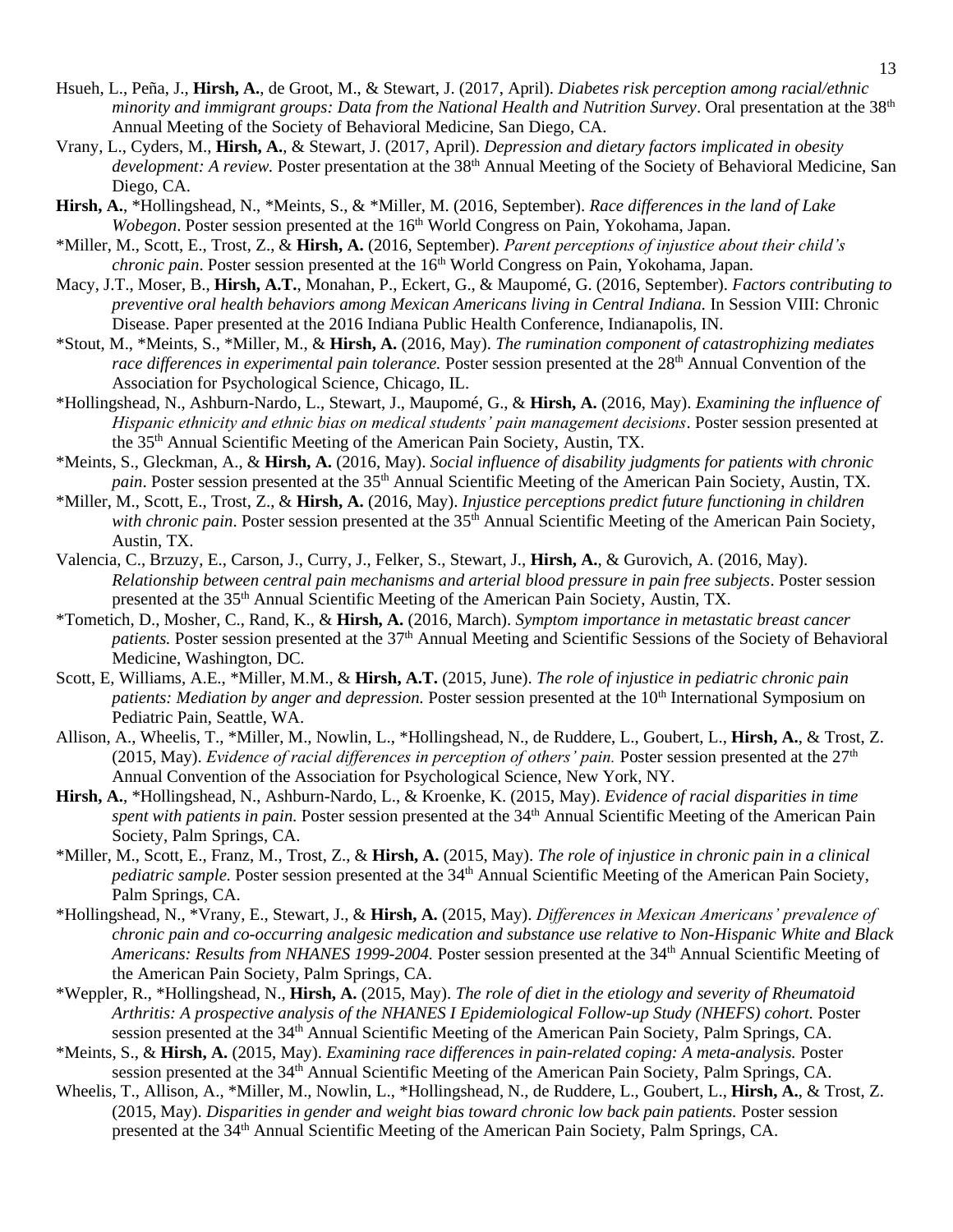- Valencia, C., Wassink, M., **Hirsh, A.**, & Demchak, T. (2014, October). *Effects of light brushing on peripheral and*  central pain processing in Fibromyalgia patients and health controls. Poster session presented at the 15<sup>th</sup> World Congress on Pain, Buenos Aires, Argentina.
- **Hirsh, A.**, Hollingshead, N., Miller, M., Ashburn-Nardo, L., & Kroenke, K. (2014, April). *The influence of patient race, provider bias, and clinical ambiguity on pain assessment and treatment decisions.* Poster session presented at the 33rd Annual Scientific Meeting of the American Pain Society, Tampa, FL.
- \*Meints, S., \*Middleton, M., \*Miller, M., \*Najera, K., & **Hirsh, A.** (2014, May). *Racial differences in pain sensitivity are associated with the use of praying as a coping strategy*. Poster session presented at the 33rd Annual Scientific Meeting of the American Pain Society, Tampa, FL.
- \*Hollingshead, N., \*Meints, S., \*Middleton, S., \*Free, C., & **Hirsh, A.** (2014, May). *Influential factors in providers' chronic pain treatment decisions.* Poster session presented at the 33<sup>rd</sup> Annual Scientific Meeting of the American Pain Society, Tampa, FL.
- \*Miller, M., \*Hollingshead, N., \*Meints, S, \*Middleton, S., **Hirsh, A.** (2014, May). *Further psychometric evaluation of a measure assessing gender, race/ethnicity, and age expectations of pain*. Poster session presented at the 33rd Annual Scientific Meeting of the American Pain Society, Tampa, Florida.
- Valencia, C., Wassink, M., **Hirsh, A.**, & Demchak, T. (2014, May). *Effects of light brushing on peripheral and central*  pain processing of pain in patients with Fibromyalgia. Poster session presented at the 33<sup>rd</sup> Annual Scientific Meeting of the American Pain Society, Tampa, FL.
- Allison, A., \*Hollingshead, N., de Ruddere, L., Goubert, L., **Hirsh, A.**, & Trost*,* Z. (2014, April). *Evidence of gender disparities in weight and beauty bias toward chronic pain patients.* Poster session presented at the 35th Annual Meeting and Scientific Sessions of the Society of Behavioral Medicine, Philadelphia, PA.
- Kupper, A., Jensen, M., Gertz, K, Ehde, D., Dillworth, T., **Hirsh, A.**, Molton, I., Koenig, A., & Skidmore, J. (2014, April). The beneficial side effects of hypnosis in Multiple Sclerosis and chronic pain patients. Poster session presented at the 35th Annual Meeting and Scientific Sessions of the Society of Behavioral Medicine, Philadelphia, PA.
- **Hirsh, A.**, \*Hollingshead, N., Bair, M., Matthias, M., & Kroenke, K. (2013, May). *Does provider sexism contribute to sex/gender disparities in pain treatment decisions?* Poster session presented at the 32nd Annual Scientific Meeting of the American Pain Society, New Orleans, LA.
- \*Meints, S., \*Hollingshead, N., & **Hirsh, A.** (2013, May). *Factors influencing providers' treatment decisions for chronic low back pain*. Poster session presented at the 32<sup>nd</sup> Annual Scientific Meeting of the American Pain Society, New Orleans, LA.
- \*Hollingshead, N., Matthias, M., Bair, M., Middleton, S., & **Hirsh, A.** (2013, May). *Variability in pain treatment decisions and provider self-insight: A mixed methods investigation*. Poster session and platform presentation at the 32nd Annual Scientific Meeting of the American Pain Society, New Orleans, LA.
- Torres, C., Wandner, L., Alqudah, A., **Hirsh, A.**, Lok, B., & Robinson, M. (2013, May). *Pain assessment and treatment decisions among students in the United States and Jordan*. Poster session presented at the 32nd Annual Scientific Meeting of the American Pain Society, New Orleans, LA.
- Wandner, L.D., Heft, M.W., Lok, B., **Hirsh, A.T.**, George, S.Z., Horgas, A., Atchinson, J.W., Torres, C.A., & Robinson, M.E. (2012, August). *Healthcare professionals' pain assessment and treatment decisions using virtual human technology*. Poster session presented at the 14<sup>th</sup> World Congress on Pain, Milan, Italy.
- Wandner, L., **Hirsh, A.**, Torres, C., Lok, B., Heft, M., & Robinson, M. (2012, June). *Using virtual human technology to assess pain treatment decision biases*. Poster session presented at the 90th General Session & Exhibition of the International Association for Dental Research, Iguacu Falls, Brazil.
- **Hirsh, A.**, \*Hollingshead, N., Wu, J., Bair, M., Matthias, M., & Kroenke, K. (2012, May). *Provider decision making in chronic pain management: Influence of sex, race, and depression.* Poster session presented at the 31<sup>st</sup> Annual Scientific Meeting of the American Pain Society, Honolulu, HI.
- \*Hollingshead, N., \*Neufer, A., & **Hirsh, A.** (2012, May). *An investigation of provider self-insight into their chronic pain management decisions*. Poster session presented at the 31<sup>st</sup> Annual Scientific Meeting of the American Pain Society, Honolulu, HI.
- **Hirsh, A.**, Kratz, A., Molton, I., Ehde, D., & Jensen, M. (2011, May). *Pain acceptance is associated with key*  psychosocial outcomes in adults with multiple sclerosis and chronic pain. Poster session presented at the 30<sup>th</sup> Annual Scientific Meeting of the American Pain Society, Austin, TX.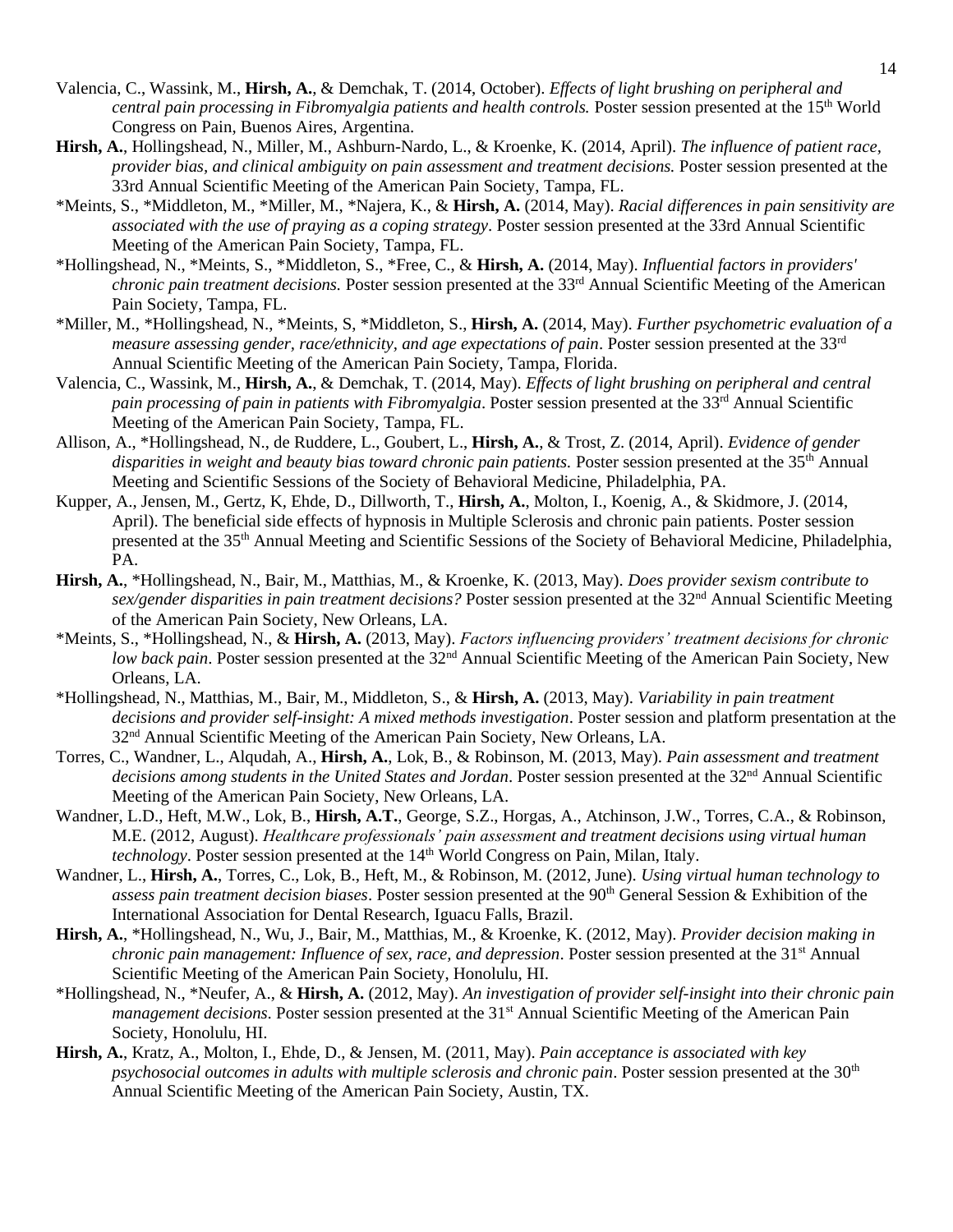- \*Bockow, T.B., **Hirsh, A.T.**, & Jensen, M.P. (2011, March). *Catastrophizing, pain, and functioning in persons with a*  disability: Sex and diagnostic group differences. Poster session presented at the 27<sup>th</sup> Annual Meeting of the American Academy of Pain Medicine Medicine, National Harbor, MD.
- Wandner, L.D., Stutts, L.A., Alqudah, A.F., Craggs, J.G., Scipio, C.D., **Hirsh, A.T.**, & Robinson, M.E. (2010, August). *Virtual human technology: Patient demographics and health care training factors in pain observation and treatment recommendations.* Poster session presented at the 13<sup>th</sup> World Congress on Pain, Montréal, Québec, Canada.
- **Hirsh, A.**, Kratz, A., Engel, J., & Jensen, M. (2010, May). *Pain treatment in adults with cerebral palsy: Cross-validation*  and extension. Poster session presented at the 29<sup>th</sup> Annual Scientific Meeting of the American Pain Society, Baltimore, MD.
- Stutts, L., **Hirsh, A.**, George, M., & Robinson, M. (2010, May). *The influence of patient characteristics on pain assessment: An investigation using virtual human technology*. Invited paper and poster session presented at the 29th Annual Scientific Meeting of the American Pain Society, Baltimore, MD.
- **Hirsh, A.T.**, \*Gallegos, J.C., Gertz, K.J, Engel, J.M., & Jensen, M.P. (2010, April). *Symptom burden in adults with Cerebral Palsy*. Poster session presented at the 31<sup>st</sup> Annual Meeting and Scientific Sessions of the Society of Behavioral Medicine, Seattle, WA.
- \*Braden, A.L., **Hirsh, A.T.**, Craggs, J.G., & Jensen, M.P. (2010, April). *Psychometric properties of the Community Integration Questionnaire in adults with disabilities.* Poster session presented at the 31<sup>st</sup> Annual Meeting and Scientific Sessions of the Society of Behavioral Medicine, Seattle, WA.
- \*Bockow, T.B., **Hirsh, A.T.**, & Jensen, M.P. (2010, April). *Catastrophizing, pain, and functioning in persons with a disability: Sex and diagnostic group differences.* Poster session presented at the 31<sup>st</sup> Annual Meeting and Scientific Sessions of the Society of Behavioral Medicine, Seattle, WA.
- Ehde, D.M., Jensen, M.P, Gertz, K., Stoelb, B.L., Dillworth, T.M., **Hirsh, A.T.**, Molton, I.R., & Kraft, G.H. (2010, February). *Effects of self-hypnosis training and cognitive restructuring on daily pain intensity and catastrophizing in individuals with multiple sclerosis and chronic pain: A pilot study*. Poster session presented at the Annual Meeting of the American Psychological Association Division of Rehabilitation Psychology, Tucson, AZ.
- **Hirsh, A.**, Jensen, M., & Robinson, M. (2009, May). *Nurses' self-awareness of their decision-making process for pain assessment and treatment*. Poster session presented at the 28<sup>th</sup> Annual Scientific Meeting of the American Pain Society, San Diego, CA.
- **Hirsh, A.**, Dillworth, T., Ehde, D., & Jensen, M. (2009, May). *Sex differences in the pain experience of persons with limb loss*. Poster session presented at the 28<sup>th</sup> Annual Scientific Meeting of the American Pain Society, San Diego, CA.
- Dillworth, T., **Hirsh, A.**, Ehde, D., & Jensen, M. (2009, May). *Differences in pain coping strategies and alcohol use among persons with spinal cord injuries*. Poster session presented at the 28<sup>th</sup> Annual Scientific Meeting of the American Pain Society, San Diego, CA.
- **Hirsh, A.**, George, S., Fillingim, W., Perlstein, W., Manamalkav, S., & Robinson, M. (2008, May). *Investigating pain assessment and treatment disparities: A novel virtual human technology application*. Poster session presented at the 27<sup>th</sup> Annual Scientific Meeting of the American Pain Society, Tampa, FL.
- **Hirsh, A.**, Manamalkav, S., & Robinson, M. (2008, May). *Virtual human technology as a novel approach to investigating pain-related clinical decision making*. Poster session presented at the 27th Annual Scientific Meeting of the American Pain Society, Tampa, FL.
- Bialosky, J., **Hirsh, A.**, Robinson, M., Galmish, R., & George, S. (2008, May). *A randomized study of the effects of catastrophizing on experimental pain*. Poster session presented at the 27th Annual Scientific Meeting of the American Pain Society, Tampa, FL.
- Robinson, M., Alqudah, A., **Hirsh, A.**, & Stutts, L. (2008, May). *Sex and race differences in rating others' pain, painrelated negative mood, pain coping, and need for medical treatment*. Poster session presented at the 27<sup>th</sup> Annual Scientific Meeting of the American Pain Society, Tampa, FL.
- **Hirsh, A.T.**, George, S.Z., Bialosky, J.E., & Robinson, M.E. (2007, May). *Fear of pain, pain catastrophizing, and acute pain perception: Relative prediction and timing of assessment.* Poster session presented at the 26<sup>th</sup> Annual Scientific Meeting of the American Pain Society, Washington D.C.
- **Hirsh, A.T.**, Waxenberg, L.B., Atchison, J.W., Gremillion, H.A., & Robinson, M.E. (2006, May). *Sex differences in the pain-mood-disability nexus.* Invited paper and poster session presented at the 25th Annual Scientific Meeting of the American Pain Society, San Antonio, TX.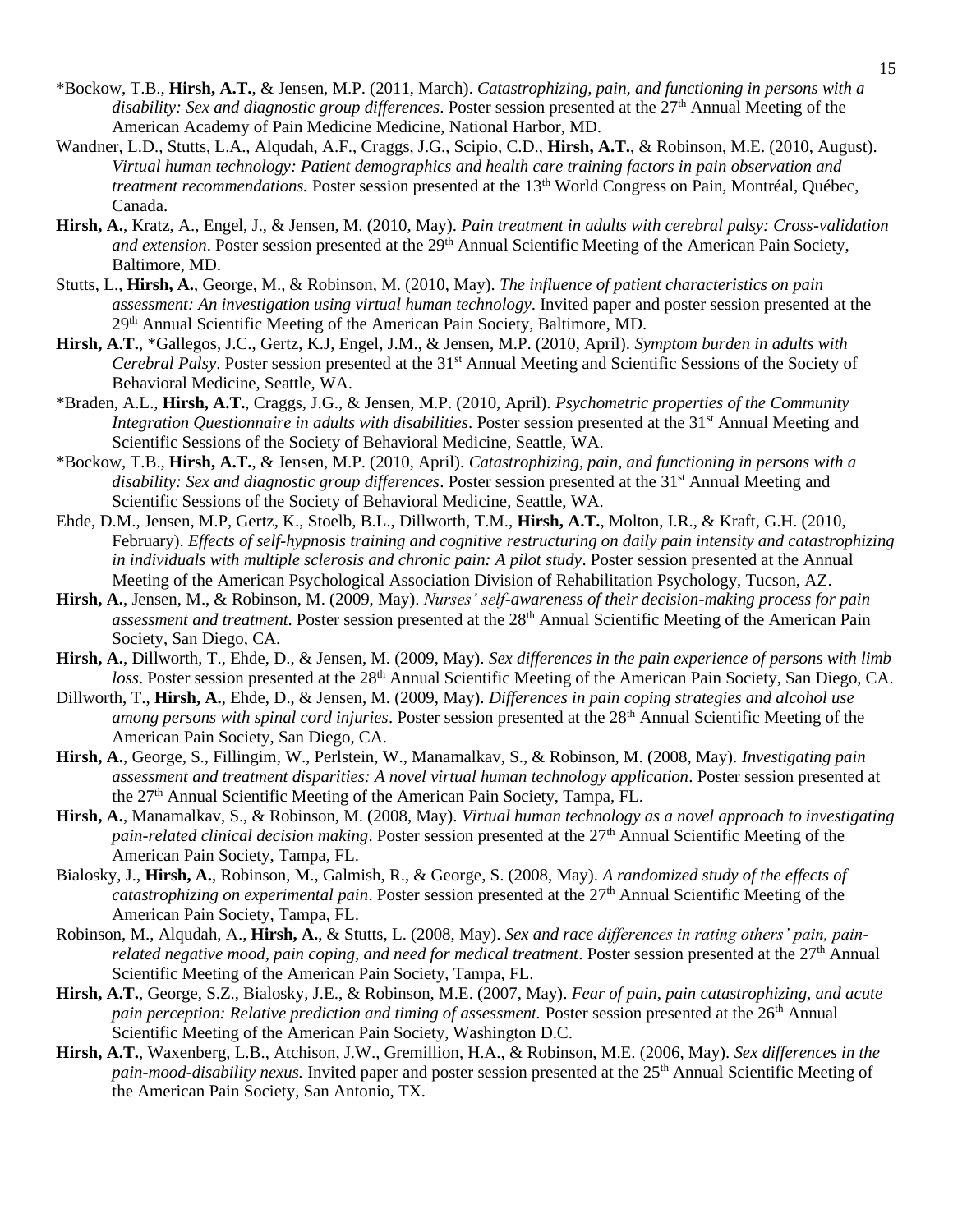- **Hirsh, A.T.**, George, S.Z., Riley, J.L., & Robinson, M.E. (2005, April). *Sex differences and construct redundancy of the Coping Strategies Questionnaire-Catastrophizing Subscale.* Poster session presented at the 24<sup>th</sup> Annual Scientific Meeting of the American Pain Society, Boston, MA.
- **Hirsh, A.T.**, Chung, S.K., O'Brien, E.M., George, S.Z., Cianfrini, L., Atchison, J.W., Gremillion, H., Waxenberg, L.B., & Robinson, M.E. (2004, May). *Does the Catastrophizing Subscale of the Coping Strategies Questionnaire provide unique information regarding the pain experience?* Poster session presented at the 2<sup>nd</sup> Joint Scientific Meeting of the American Pain Society and the Canadian Pain Society, Vancouver, British Columbia, Canada.
- Robinson, M.E., Brown, J.L., George, S.Z., Edwards, P.S., Atchison, J.W., **Hirsh, A.T.**, Waxenberg, L.B., Wittmer, V., & Fillingim, R.B. (2003, October). *A preliminary investigation of patient-centered outcomes in patients with chronic pain.* Paper presented at National Congress of Rehabilitation Medicine – American Society of Neurorehabilitation Joint Conference, Tucson, AZ.

### **INVITED LECTURES AND SYMPOSIA**

- **Hirsh, A.T.** (2021, July). Moderator/Discussant for the Pain Research Forum (PRF) webinar series. *The cultural neuroscience of pain.* Speaker: L. Losin. International Association for the Study of Pain.
- **Hirsh, A.T.** (2021, June). *Racial disparities in pain care: Causes, consequences, and correctives.* In T. Vervoort (Chair), Towards Understanding and Altering Disparities in Pain Care. Topical Workshop presented at the IASP 2021 Virtual World Congress on Pain.
- **Hirsh, A.T.** (2021, March). Moderator/Discussant for the Pain In Child Health (PICH) webinar series. *It's not fair: Parental appraisals of injustice in response to their child's pain.* Speaker: F. Baert. Centre for Pediatric Pain Research, IWK Health Centre, Halifax, Nova Scotia.
- **Hirsh, A.T.** (2019, November). *Racial and ethnic disparities in pain: Contributing factors and innovative solutions.* Presentation given at the PAINTalks Speaker Series, University of Alabama at Birmingham, Birmingham, AL.
- **Hirsh, A.T.** (2019, October). *Racial and ethnic disparities in pain: Contributing factors and innovative solutions.* Workshop given at the Centro de Investigação e Intervenção Social (CIS-IUL), University Institute of Lisbon (ISCTE-IUL), Lisbon, Portugal.
- **Hirsh, A.T.** (2018, September). *Using interactive Virtual Human technology to improve pain care for racial minority and low-income patients.* In F. Keefe (Chair), Virtual Reality and Chronic Pain: Discussion and Demonstration of the State of the Art and Future Directions. Symposium presented at the 17<sup>th</sup> World Congress on Pain, Boston, MA.
- **Hirsh, A.T.** (2018, September). *Examining the effects of gender and weight on pain judgments.* In A. Hirsh (Chair), Sex and Gender Differences in Pain Perception and Experience. Symposium presented at the 17<sup>th</sup> World Congress on Pain, Boston, MA.
- **Hirsh, A.T.** (2018, August). *Using Virtual Humans to reduce pain treatment disparities: Patient- and provider-focused interventions*. In S. Bernardes (Chair), Disparities in Pain Care: Psychosocial Accounts and Implications for Practice and Policy. Symposium presented at the 32<sup>nd</sup> Annual Conference of the European Health Psychology Society, Galway, Ireland.
- \*Baert, F., Trost, Z., **Hirsh, A.**, \*Miller, M., Vervoort, T., & De Schryver, M. (2018, August). *Child pain and well-being: The role of parental perceptions of injustice.* In L. Caes (Chair), Don't Forget the Parents: The Role of Parental Experience in Paediatric Chronic Conditions. Symposium presented at the 32<sup>nd</sup> Annual Conference of the European Health Psychology Society, Galway, Ireland.
- **Hirsh, A.T.** (2018, June). *Using interactive virtual humans to improve pain care for racial minority and low-income patients.* Presentation given at the 13<sup>th</sup> Annual NIH Pain Consortium Symposium, Bethesda, MD.
- **Hirsh, A.T.** (2018, May). *Using virtual humans to reduce pain treatment disparities: Patient- and provider-focused interventions.* In P. Mende-Siedlecki (Chair), Emerging Psychobiosocial Perspectives on Racial Disparities in Health Care. Symposium presented at the 30<sup>th</sup> Annual Convention of the Association for Psychological Science, San Francisco, CA.
- **Hirsh, A.T.** (2018, March). *Using virtual humans to reduce pain treatment disparities: Patient- and provider-focused interventions.* In H. van Middendorp (Chair), Bringing Psychological Interventions into the Digital Era. Symposium presented at the 76<sup>th</sup> Scientific Meeting of the American Psychosomatic Society, Louisville, KY.
- **Hirsh, A.T.** (2017, December). *Mechanism-based interventions to reduce race and SES disparities in pain care.*  Presentation given at the ADDAPT (Addressing Disparities in the Distribution and Assessment of Pain and Its Treatments) workshop sponsored by ACTTION (Analgesic, Anesthetic, and Addiction Clinical Trial Translations, Innovations, Opportunities, and Networks), Potomac, MD.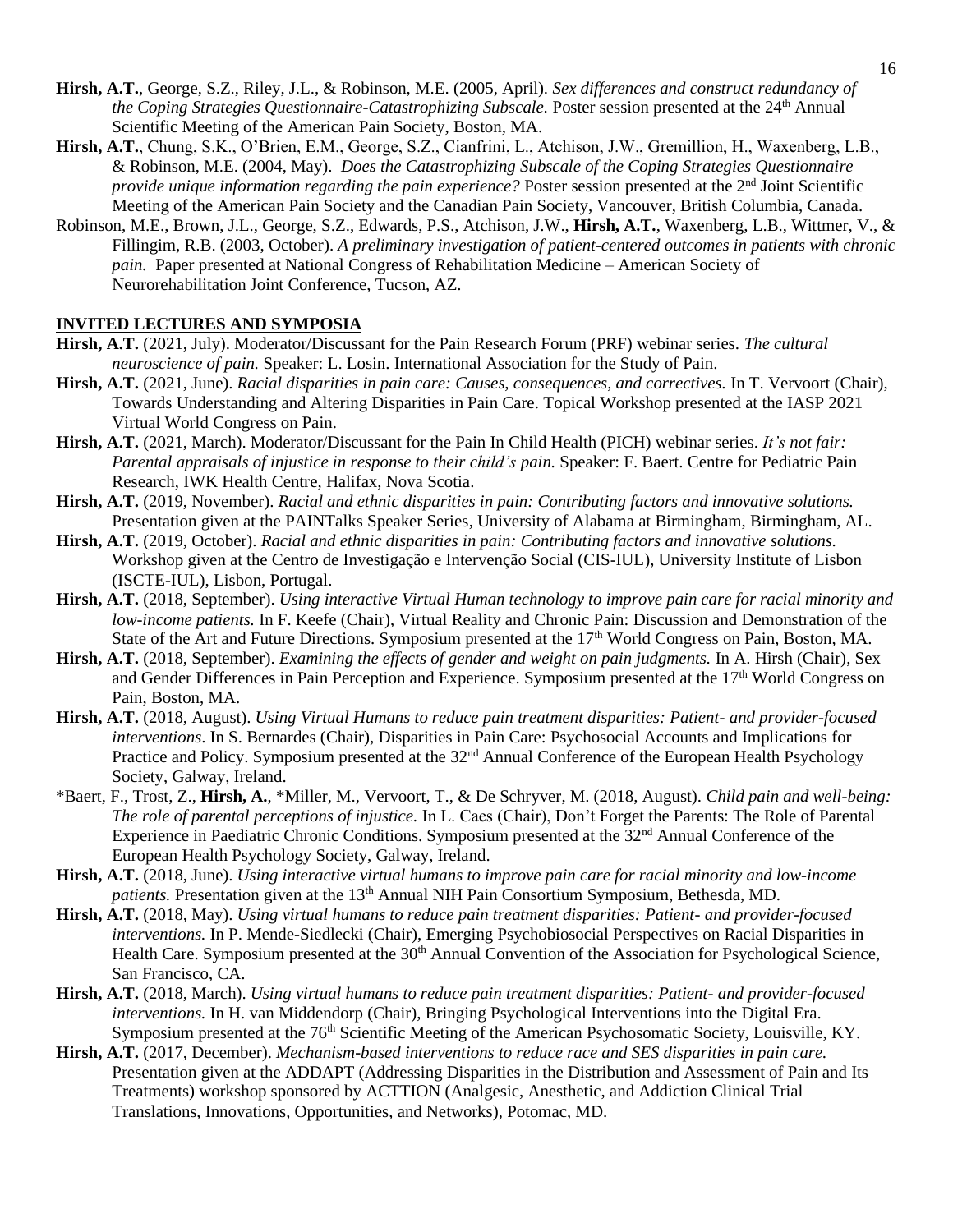- **Hirsh, A.T.** (2017, June). *Racial/ethnic disparities in pain: Contributing factors and innovative solutions.* Presentation given at the Anesthesiology & Perioperative Medicine Grand Rounds, Mayo Clinic, Rochester, MN.
- **Hirsh, A.T.** (2017, May). *Racial & ethnic disparities in pain: Provider & contextual factors and potential solutions.*  Presentation given for the Webinar Series: Decision Making and Pain hosted by The Translational Research Institute on Pain in Later Life (TRIPLL), Weill Cornell Medical College, New York, NY.
- **Hirsh, A.T.** (2016, May). *Provider and contextual factors that contribute to pain-related disparities.* In C.A. Shankar (Chair), A Socioecological Model to Examine Disparities in Pain Care. Symposium presented at the 35<sup>th</sup> Annual Scientific Meeting of the American Pain Society, Austin, TX.
- **Hirsh, A.T.** (2015, January). *A multi-methods research agenda to understand and reduce pain treatment disparities*. Presentation given at the Pain Lecture Series, Stanford School of Medicine, Palo Alto, CA.
- **Hirsh, A.T.** (2014, October). *Using Virtual Human technologies to understand and inform pain judgments*. Presentation given at the Blaustein Pain Center Grand Rounds, Johns Hopkins School of Medicine, Baltimore, MD.
- **Hirsh, A.T.** (2014, July). *Using Virtual Human technologies to understand and inform pain judgments*. Presentation given at the Interdisciplinary Pain Seminar, Cincinnati Children's Hospital Medical Center, Cincinnati, OH.
- **Hirsh, A.T.** (2014, April). *Using Virtual Human technologies to understand and inform clinicians' treatment decisions.* In F.J. Keefe (Chair), Understanding and Treating Persistent Pain Using Virtual Technologies. Symposium presented at the 33<sup>rd</sup> Annual Scientific Meeting of the American Pain Society, Tampa, FL.
- **Hirsh, A.T.** (2012, September). *Patient, provider, and contextual influences on pain decision-making.* Presentation given at the Work-in-Progress Seminar of the HSR&D Center of Excellence, Roudebush VA Medical Center, Indianapolis, IN.
- **Hirsh, A.T.** (2012, October). *Patient, provider, and contextual factors that influence pain treatment decisions.* Presentation given at the Marian University Interdisciplinary Seminar Series, Indianapolis, IN.
- Merlo, L.J., Lehmkuhl, H., Faul, L.A., **Hirsh, A.**, & Geffken, G. (2006, March). *Intensive CBT for the treatment of panic disorder with co-morbid major depressive disorder.* In L.J. Merlo (Chair), Intensive CBT for Three Anxiety Disorders across the Life Span using Multiple Therapists. Symposium presented at the Annual Meeting of the Anxiety Disorders Association of America, Miami, FL.
- O'Brien, K.A., **Hirsh, A.**, Adkins, J., Storch, E., & Geffken, G. (2006, March). *Intensive Cognitive Behavioral Therapy (CBT) for an elderly patient with Obsessive Compulsive Disorder (OCD) and comorbid medical conditions.* In L.J. Merlo (Chair), Intensive CBT for Three Anxiety Disorders across the Life Span using Multiple Therapists. Symposium presented at the Annual Meeting of the Anxiety Disorders Association of America, Miami, FL.

# **TEACHING ACTIVITIES**

## **Instructor**

| Department: | Psychology, Indiana University–Purdue University Indianapolis |
|-------------|---------------------------------------------------------------|
| Course:     | <b>Behavioral Medicine</b>                                    |
| Level:      | Graduate                                                      |
| Department: | Psychology, Indiana University–Purdue University Indianapolis |
| Course:     | Intervention I: Counseling Approaches                         |
| Level:      | Graduate                                                      |
| Department: | Psychology, Indiana University–Purdue University Indianapolis |
| Course:     | Abnormal Psychology                                           |
| Level:      | Undergraduate                                                 |

# **EDITORIAL ACTIVITIES**

### **Editorial Board**

Annals of Behavioral Medicine The Journal of Pain

## **Guest Editor**

Frontiers in Virtual Reality: Virtual Reality in Medicine, special issue on *Novel Applications of Virtual and Mixed Reality in Pain Research and Treatment*, 2020-2021